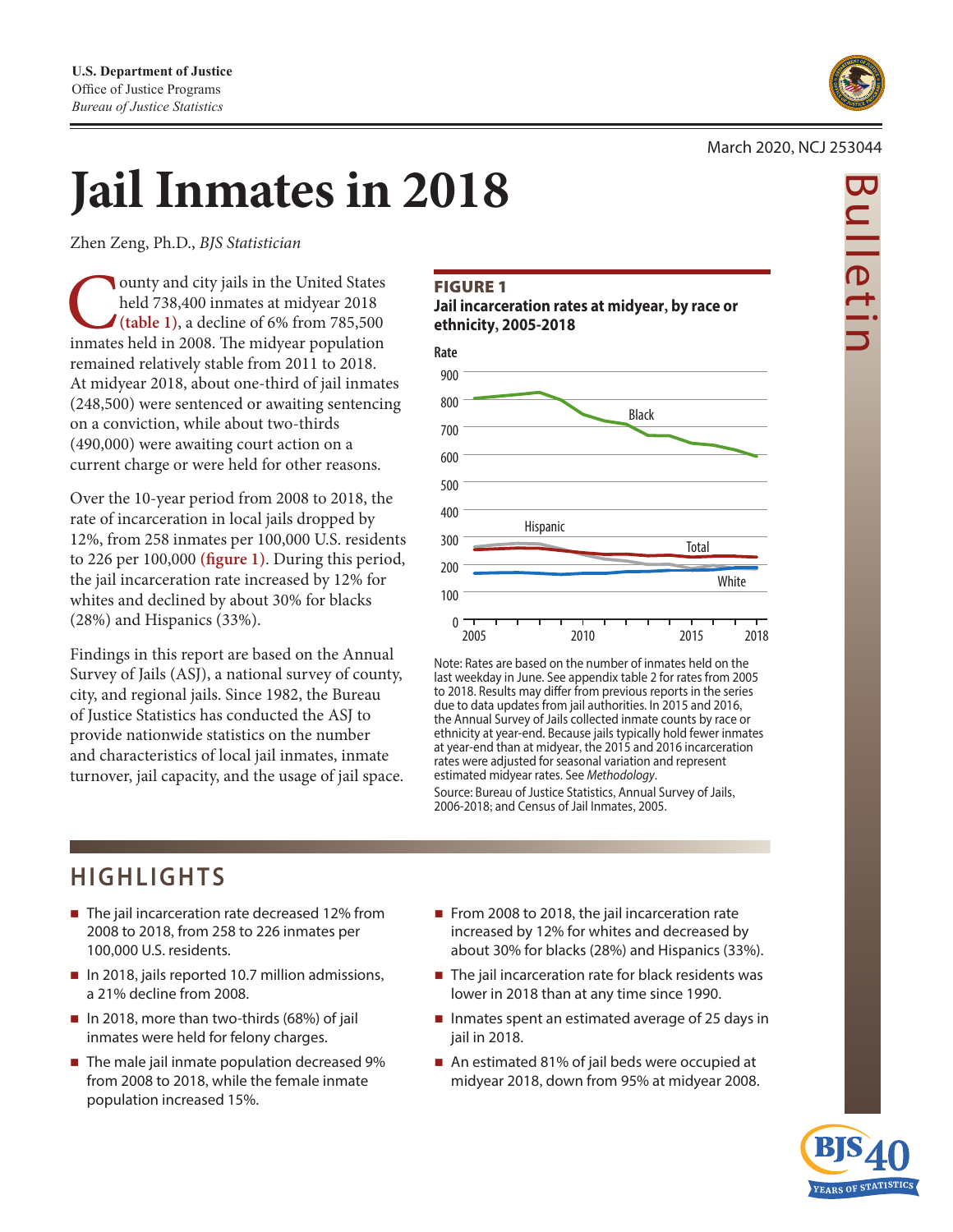#### **TABLE 1**

|  |  |  | Inmates confined at midyear, average daily population, annual admissions, and incarceration rates, 2005-2018 |
|--|--|--|--------------------------------------------------------------------------------------------------------------|
|--|--|--|--------------------------------------------------------------------------------------------------------------|

| Year           | Confined inmates <sup>a</sup> | Average daily population <sup>b</sup> | Annual admissions <sup>c</sup> | Jail incarceration rate <sup>d</sup> |
|----------------|-------------------------------|---------------------------------------|--------------------------------|--------------------------------------|
| 2005           | 747,500                       | 733,400                               | 12,100,000 +                   | $253 +$                              |
| 2006           | 765,800 +                     | 755,300 +                             | 12,200,000 +                   | $256 +$                              |
| 2007           | 780,200 +                     | 773,100 +                             | 13,100,000 +                   | $259 +$                              |
| 2008           | 785,500 +                     | 776,600 +                             | 13,600,000 +                   | 258 +                                |
| 2009           | 767,400 +                     | 768,100 +                             | 12,800,000 +                   | $250 +$                              |
| 2010           | 748,700                       | 748,600                               | 12,900,000 +                   | $242 +$                              |
| 2011           | 735,600                       | 735,600                               | 11,800,000 +                   | $236 +$                              |
| 2012           | 744,500                       | 737,400                               | 11,600,000 +                   | $237 +$                              |
| 2013           | 731,200                       | 731,400                               | 11,700,000                     | 231                                  |
| 2014           | 744,600                       | 739,000                               | 11,400,000 +                   | $233 +$                              |
| 2015           | 727,400                       | 719,500                               | 10,700,000                     | 226                                  |
| 2016           | 740,700                       | 731,300                               | 10,600,000                     | 229                                  |
| 2017           | 745,200                       | 745,600                               | 10,600,000                     | 229                                  |
| 2018*          | 738,400                       | 737,900                               | 10,700,000                     | 226                                  |
| Percent change |                               |                                       |                                |                                      |
| 2005-2018      | $-1.2%$                       | 0.6%                                  | $-11.6%$                       | $-10.7%$                             |
| 2017-2018      | $-0.9$                        | $-1.0$                                | 0.9                            | $-1.4$                               |

Note: Data are rounded to the nearest 100 for confined inmates and for average daily population (ADP), and to the nearest 100,000 for annual admissions. Results may differ from previous reports in the series due to data updates from jail authorities. See appendix table 3 for standard errors.

\*Comparison year.

†Difference with comparison year is significant at the 95% confidence level.

aNumber of inmates held on the last weekday in June.

bThe ADP is the sum of all inmates in jail each day for one year, divided by the number of days in the year. The ADP for 2015 and 2016 was calculated for the calendar year ending on December 31. The ADP for all other years was calculated for the 12-month period ending on June 30.

<sup>C</sup>Annual admissions in 2005 and 2007 to 2014 were estimated based on admissions during a one-week period in June. The 2006, 2015, and 2016 annual admissions were for the calendar year ending on December 31. The 2017 and 2018 annual admissions were for the 12-month period ending on June 30. dNumber of confined inmates in local jails at midyear per 100,000 U.S. residents.

Source: Bureau of Justice Statistics, Annual Survey of Jails, 2006-2018; Census of Jail Inmates, 2005; Mortality in Correctional Institutions (formerly Deaths in Custody Reporting Program), 2006 (admissions only); and U.S. Census Bureau, Population Estimates by Age, Sex, Race, and Hispanic Origin for the United States: January 1, 2005 to January 1, 2019.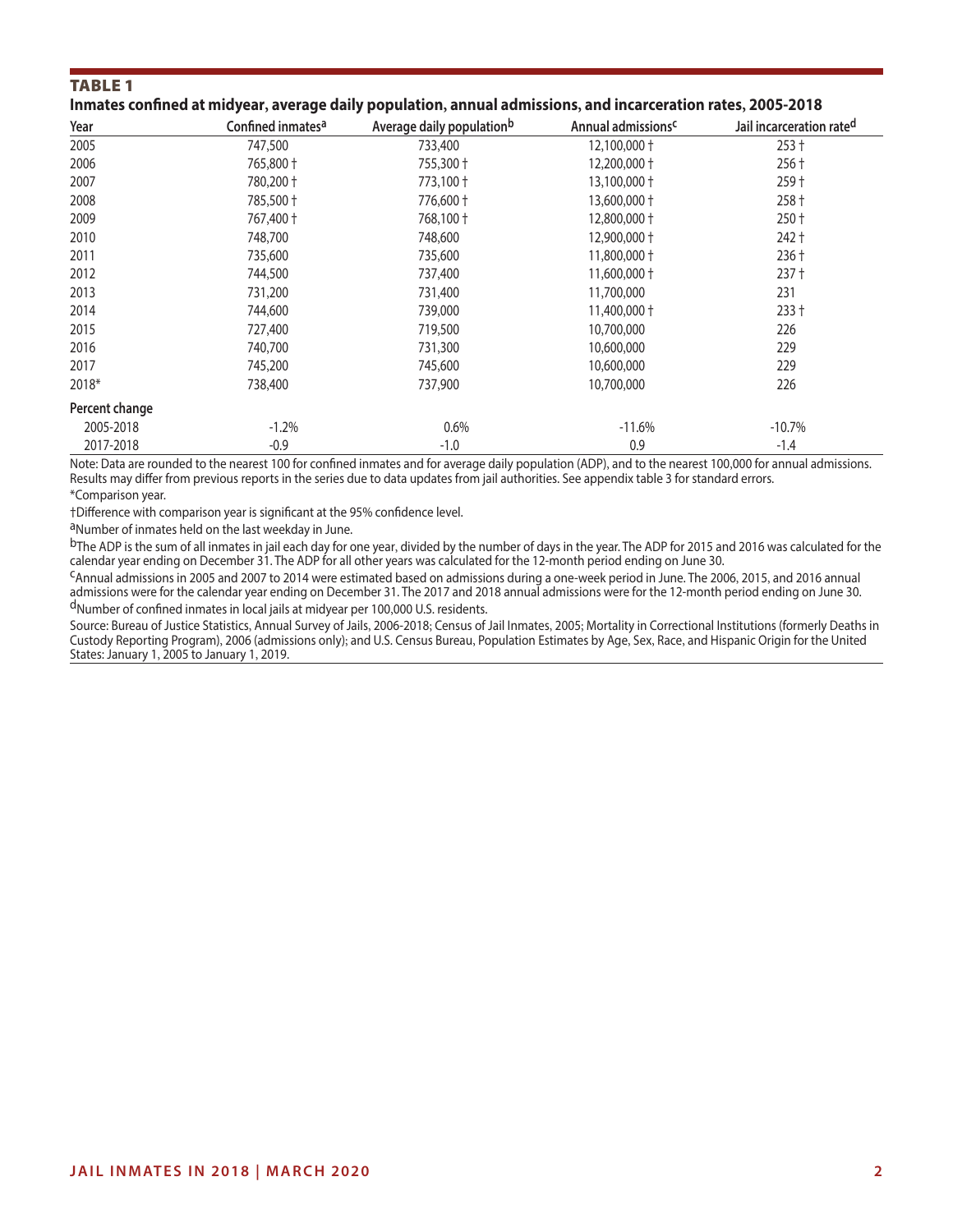# **Terms and definitions**

*Admissions*—All persons booked into and housed in jail facilities by formal legal document and the authority of the courts or some other official agency, including repeat offenders booked on new charges and persons sentenced to weekend programs or entering the facility for the first time. They exclude inmates reentering the facility after an escape, work release, medical appointment, stay in a treatment facility, and bail or court appearances.

*Average daily population (ADP)*—The sum of inmates in jail each day for a year, divided by the number of days in the year.

*Estimated average time in jail*—The ADP divided by the number of annual admissions, then multiplied by the number of days in a year.

*Inmates under jail supervision but not confined*—All persons in community-based programs operated by jail facilities, including electronic monitoring, house arrest, community service, day reporting, and work programs. They exclude persons on pre-trial release who are not in community-based programs run by jails; persons under supervision of probation, parole, or other agencies; inmates on weekend programs; and inmates who participate in work-release programs and return to jail at night.

*Jail*—A confinement facility operating under the authority of a sheriff, police chief, or county or city administrator. Facilities include jails, detention centers, county or city correctional centers, special jail facilities (such as medical or treatment centers and pre-release centers), and temporary holding or lockup facilities that are part of the jail's combined function. Jails are intended for adults but can hold juveniles before or after their cases are adjudicated.

Jails—

- hold inmates sentenced to jail facilities who usually have a sentence of one year or less
- $\blacksquare$  receive individuals pending arraignment and hold them as they await trial, conviction, or sentencing
- re-admit probation, parole, and bail-bond violators and absconders
- detain juveniles pending their transfer to juvenile authorities
- $\blacksquare$  hold mentally ill persons pending their movement to appropriate mental-health facilities
- $\blacksquare$  hold individuals for the military, for protective custody, as witnesses for courts, and for contempt of court
- $\blacksquare$  release convicted inmates to the community on completion of sentence
- $\blacksquare$  transfer inmates to federal, state, or other authorities
- house inmates for federal, state, or other authorities due to crowding of their facilities
- operate community-based programs as alternatives to incarceration.

*Jail incarceration rate*—The number of inmates held in the custody of local jails, per 100,000 U.S. residents.

*Jail jurisdiction*—A county (parish in Louisiana) or municipal government that administers one or more local jails and represents the entity responsible for managing jail facilities under its authority. Most jail jurisdictions consist of a single facility, but some have multiple facilities or multiple facility-operators.

*Midyear population*—The number of inmates held in custody on the last weekday in June.

*Percent of capacity occupied at midyear*—The jail population at midyear, divided by the rated capacity.

*Rated capacity*—The number of beds or inmates assigned by a rating official to a facility, excluding separate temporary holding areas.

*Releases*—Persons released after a period of confinement (e.g., sentence completions, bail or bond releases, other pre-trial releases, transfers to other jurisdictions, and deaths). Releases include persons who have completed their weekend program and who are leaving the facility for the last time. They exclude temporary discharges, such as work releases, medical appointments, stays in treatment centers, court appearances, furloughs, day reporting, and transfers to other facilities within the jail jurisdiction.

*Weekly inmate turnover rate*—The sum of weekly admissions and releases, divided by the ADP.

*Year-end population*—The number of inmates held in custody on December 31. The year-end population is typically smaller than the midyear population.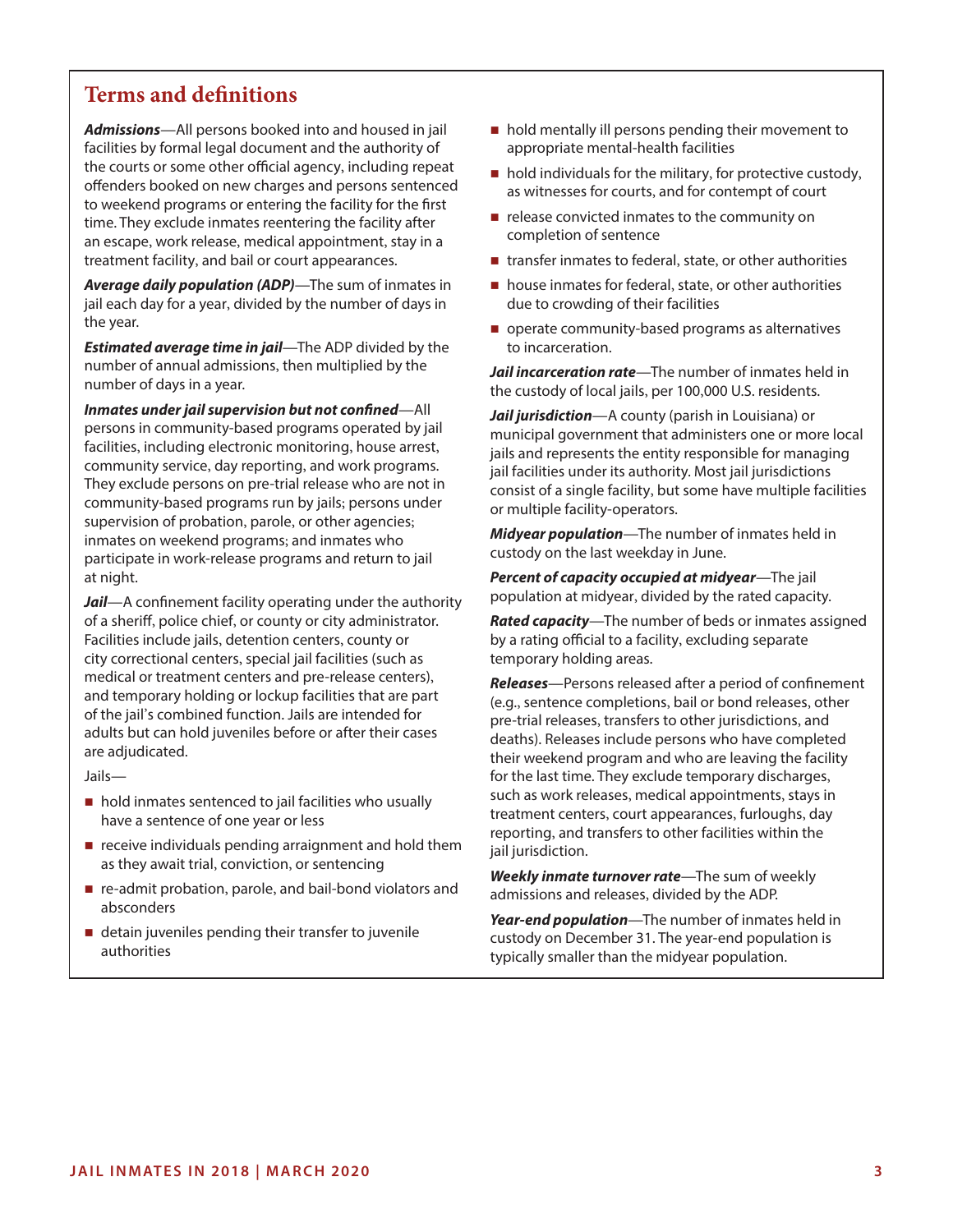#### **The jail incarceration rate for black U.S. residents fell below 600 per 100,000 black residents for the first time since 1990**

An estimated 226 inmates per 100,000 U.S. residents were incarcerated nationwide at midyear 2018. Blacks were jailed at a rate of 592 per 100,000 black U.S. residents **(table 2)**. American Indians and Alaska Natives (AIANs) had a jail incarceration rate of 401 per 100,000 AIAN U.S. residents. Whites (187 per 100,000 white U.S. residents) and Hispanics (182 per 100,000 Hispanic U.S. residents) were jailed at similar rates.

During the past decade, the jail incarceration rate increased for whites and declined for blacks and

Hispanics. From 2008 to 2018, the rate grew from 167 to 187 per 100,000 for whites (up 12%), fell from 825 to 592 per 100,000 for blacks (down 28%), and fell from 274 to 182 per 100,000 for Hispanics (down 34%). In 2018, blacks were jailed at their lowest rate since 1990. (See appendix table 2.)

The male incarceration rate fell 14% between 2005 and 2018, from 448 to 387 male inmates per 100,000 male U.S. residents. During that period, the rate for females grew 10%, from 63 to 69 female inmates per 100,000 female U.S. residents.

#### Table 2

**Jail incarceration rates, by sex and race or ethnicity, 2005, 2008, and 2010-2018**

|                                                |         |         |         |         |         |       | 2014    |                   |                   |      |       |
|------------------------------------------------|---------|---------|---------|---------|---------|-------|---------|-------------------|-------------------|------|-------|
| Characteristic                                 | 2005    | 2008    | 2010    | 2011    | 2012    | 2013  |         | 2015 <sup>a</sup> | 2016 <sup>a</sup> | 2017 | 2018* |
| <b>Total</b>                                   | $253 +$ | 258 +   | $242 +$ | 236+    | $237 +$ | 231   | $233 +$ | 226               | 229               | 229  | 226   |
| Adults <sup>b</sup>                            | 334 +   | 338 +   | $315 +$ | 307 +   | 308 +   | 299 + | $302 +$ | 292               | 295               | 295  | 290   |
| Sex                                            |         |         |         |         |         |       |         |                   |                   |      |       |
| Male                                           | 448 +   | 457 +   | $431 +$ | 419 +   | 418 +   | 404 + | 405 +   | 394               | 398 +             | 394  | 387   |
| Female                                         | $63+$   | $65+$   | 59 †    | 59 †    | $62+$   | 64†   | 67      | 64 t              | 66 †              | 69   | 69    |
| Race/ethnicity                                 |         |         |         |         |         |       |         |                   |                   |      |       |
| White <sup>c</sup>                             | $167 +$ | $167 +$ | $167 +$ | $167 +$ | $173 +$ | 174 t | $178 +$ | $178 +$           | 180 +             | 187  | 187   |
| <b>Black<sup>c</sup></b>                       | 803+    | 825 +   | 745 +   | $721 +$ | 709 +   | 668 + | $667 +$ | 640 +             | 633 +             | 616  | 592   |
| Hispanic                                       | $263 +$ | $273 +$ | $235 +$ | 219 †   | $212 +$ | 199†  | $200 +$ | 184               | 196 +             | 185  | 182   |
| American Indian/<br>Alaska Native <sup>c</sup> | 339     | 386     | 426     | 410     | 401     | 437   | 443     | 378               | 379               | 366  | 401   |
| Asian <sup>c</sup>                             | 40 t    | $37+$   | 31 t    | $32 +$  | $30+$   | 28    | $32 +$  | $30+$             | $30+$             | 26   | 26    |
| Other <sup>c,d</sup>                           | 34      | 37      | 26 +    | 26 †    | 34      | 33    | 24 t    | 36                | 40                | 39   | 50    |

Note: Rates are based on the number of confined inmates at midyear in local jails per 100,000 U.S. residents (for total) or per 100,000 U.S. residents of a given demographic group. Data are based on the inmate population confined on the last weekday in June and include both adults and juveniles, unless otherwise specified. Results may differ from previous reports in the series due to data updates from jail authorities. See appendix table 4 for standard errors. See appendix table 1 for counts of U.S. resident population by sex and race/ethnicity used to calculate incarceration rates.

#### \*Comparison year.

†Difference with comparison year is significant at the 95% confidence level.

aIn 2015 and 2016, the Annual Survey of Jails collected demographic data on inmate population at year-end instead of midyear. Because jails typically hold fewer inmates at year-end than at midyear, the 2015 and 2016 inmate populations were adjusted for seasonal variation. See *Methodology*.<br><sup>b</sup>Excludes persons under age 18.

cExcludes persons of Hispanic origin (e.g., "white" refers to non-Hispanic white and "black" refers to non-Hispanic black).

dIncludes Native Hawaiians, Other Pacific Islanders, or persons of two or more races.

Source: Bureau of Justice Statistics, Annual Survey of Jails, 2008 and 2010-2018; and Census of Jail Inmates, 2005.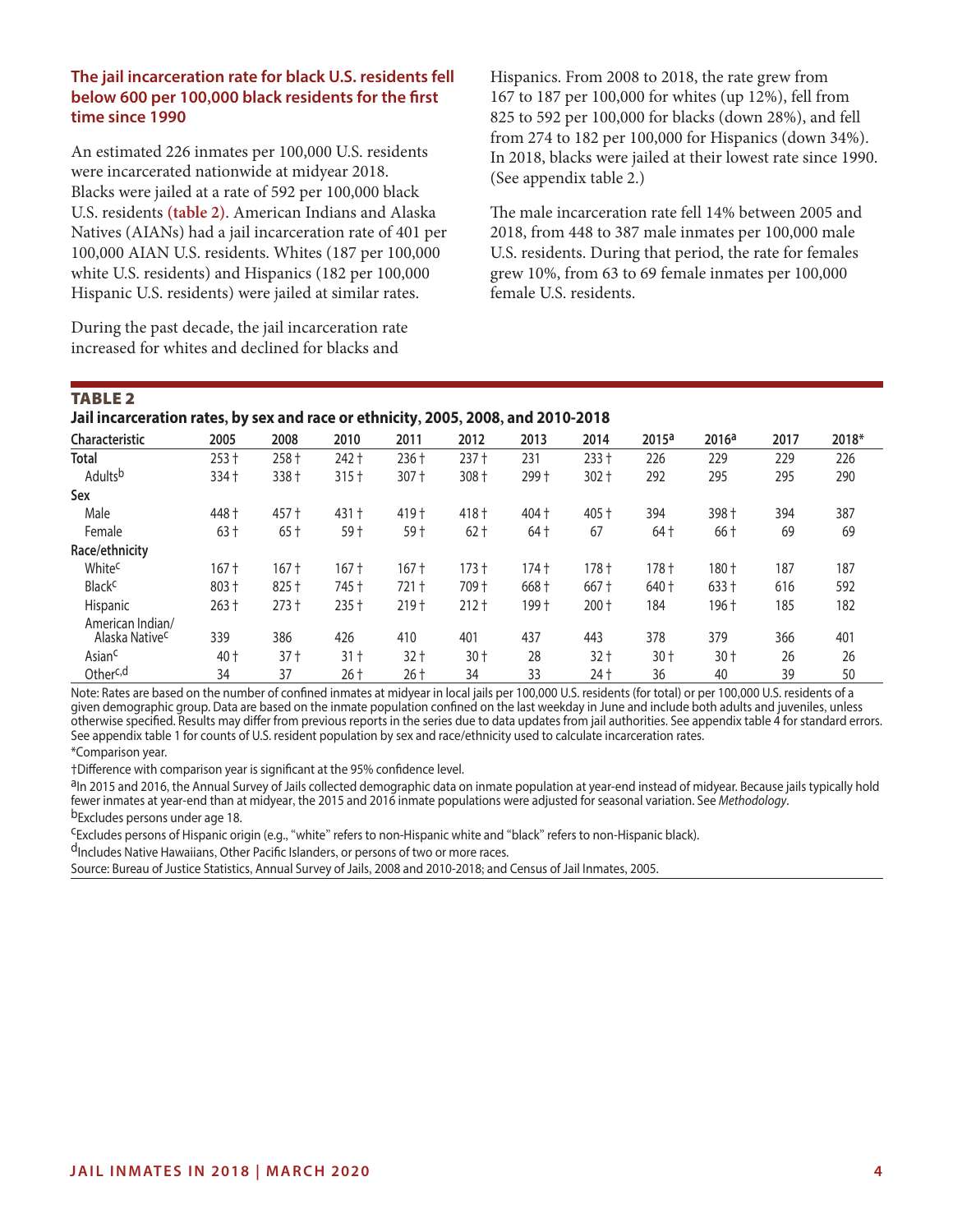#### **The black jail population dropped by 21% from 2008 to 2018**

From 2008 to 2018, the total jail population declined by 6% (47,100 inmates) **(table 3)**. This was largely due to a 21% decrease in black inmates, which was partially offset by an 11% increase in white inmates. During this period, the overall Hispanic population (up 23%) and Asian population (up 40%) in the U.S. grew, while the number of Hispanic jail inmates decreased by 15% and the number of Asian jail inmates stayed about the same. (See appendix table 1 for population figures.)

#### **The juvenile jail population dropped by 56% from 2008 to 2018**

The female jail inmate population grew by 15,400 inmates or 15% from 2008 to 2018, while the male inmate population decreased by 62,500 inmates or 9%. The number of juvenile jail inmates fell 56% during this period, from 7,700 to 3,400.

Table 3

#### **Number of confined inmates in local jails, by characteristics, 2005, 2008, 2010, and 2015-2018**

| 2015 <sup>a</sup><br>2005<br>2008<br>2010<br>2016 <sup>a</sup><br>2017<br>2018*<br>Count<br><b>Characteristic</b><br>Percent<br><b>Total</b><br>747,500<br>785,500 +<br>748,700<br>745,200<br>$-47,100$<br>$-6.0\%$<br>727,400<br>740,700<br>738,400<br>Sex<br>Male<br>653,000 +<br>685,900 +<br>656,400 +<br>633,100<br>631,500<br>623,400<br>$-62,500$<br>$-9.1%$<br>623,600<br>94,600 +<br>99,700 +<br>103,800 +<br>$107,600 +$<br>15.4<br>Female<br>92,400 +<br>113,700<br>115,100<br>15,400<br><b>Adults</b><br>740,800<br>777,800 +<br>741,200<br>723,800<br>736,800<br>$-42,800$<br>741,600<br>735,000<br>$-5.5%$<br>Male<br>646,800 +<br>678,700 +<br>649,300 +<br>620,300<br>629,700<br>628,200<br>620,500<br>$-58,200$<br>$-8.6$<br>94,000 +<br>99,200 +<br>91,900 +<br>103,500 +<br>107,100 +<br>15.4<br>Female<br>113,400<br>114,500<br>15,300<br>$6,800 +$<br>$7,700 +$<br>7,600 +<br>3,600<br>3,900<br>3,600<br>3,400<br>$-4,300$<br>$-55.8%$ | Change from 2008 to 2018 |
|-------------------------------------------------------------------------------------------------------------------------------------------------------------------------------------------------------------------------------------------------------------------------------------------------------------------------------------------------------------------------------------------------------------------------------------------------------------------------------------------------------------------------------------------------------------------------------------------------------------------------------------------------------------------------------------------------------------------------------------------------------------------------------------------------------------------------------------------------------------------------------------------------------------------------------------------------------------|--------------------------|
| Juvenilesb                                                                                                                                                                                                                                                                                                                                                                                                                                                                                                                                                                                                                                                                                                                                                                                                                                                                                                                                                  |                          |
|                                                                                                                                                                                                                                                                                                                                                                                                                                                                                                                                                                                                                                                                                                                                                                                                                                                                                                                                                             |                          |
|                                                                                                                                                                                                                                                                                                                                                                                                                                                                                                                                                                                                                                                                                                                                                                                                                                                                                                                                                             |                          |
|                                                                                                                                                                                                                                                                                                                                                                                                                                                                                                                                                                                                                                                                                                                                                                                                                                                                                                                                                             |                          |
|                                                                                                                                                                                                                                                                                                                                                                                                                                                                                                                                                                                                                                                                                                                                                                                                                                                                                                                                                             |                          |
|                                                                                                                                                                                                                                                                                                                                                                                                                                                                                                                                                                                                                                                                                                                                                                                                                                                                                                                                                             |                          |
|                                                                                                                                                                                                                                                                                                                                                                                                                                                                                                                                                                                                                                                                                                                                                                                                                                                                                                                                                             |                          |
|                                                                                                                                                                                                                                                                                                                                                                                                                                                                                                                                                                                                                                                                                                                                                                                                                                                                                                                                                             |                          |
|                                                                                                                                                                                                                                                                                                                                                                                                                                                                                                                                                                                                                                                                                                                                                                                                                                                                                                                                                             |                          |
| Held as adult <sup>c</sup><br>$5,800 +$<br>$6,400 +$<br>$5,600 +$<br>$3,200 +$<br>$3,200 +$<br>2,700<br>$3,200 +$<br>$-3,700$<br>$-57.8$                                                                                                                                                                                                                                                                                                                                                                                                                                                                                                                                                                                                                                                                                                                                                                                                                    |                          |
| 700<br>700<br>1,000<br>$1,300 +$<br>$1,900 +$<br>400<br>$300 +$<br>$-600$<br>$-46.2$<br>Held as juvenile                                                                                                                                                                                                                                                                                                                                                                                                                                                                                                                                                                                                                                                                                                                                                                                                                                                    |                          |
| Race/ethnicity                                                                                                                                                                                                                                                                                                                                                                                                                                                                                                                                                                                                                                                                                                                                                                                                                                                                                                                                              |                          |
| Whited<br>331,000 +<br>333,300 +<br>331,600 +<br>351,600 +<br>356,100<br>370,100<br>368,500<br>35,200<br>10.6%                                                                                                                                                                                                                                                                                                                                                                                                                                                                                                                                                                                                                                                                                                                                                                                                                                              |                          |
| Black <sup>d</sup><br>308,000 +<br>290,500 +<br>283,200 +<br>255,200 +<br>254,600 +<br>250,100<br>242,300<br>$-65,700$<br>$-21.3$                                                                                                                                                                                                                                                                                                                                                                                                                                                                                                                                                                                                                                                                                                                                                                                                                           |                          |
| Hispanic<br>111,900<br>128,500 +<br>$118,100 +$<br>103,900<br>112,700<br>108,400<br>109,300<br>$-19,200$<br>$-14.9$                                                                                                                                                                                                                                                                                                                                                                                                                                                                                                                                                                                                                                                                                                                                                                                                                                         |                          |
| American Indian/<br>Alaska Natived<br>7,600 +<br>9,000<br>9,900<br>9,000<br>9,000<br>8,800<br>9,700<br>700<br>7.8                                                                                                                                                                                                                                                                                                                                                                                                                                                                                                                                                                                                                                                                                                                                                                                                                                           |                          |
| Asiand<br>5,000<br>4,900<br>4,400 +<br>5,200<br>$5,200 +$<br>4,800<br>4,800<br>$-200$<br>$-4.0$                                                                                                                                                                                                                                                                                                                                                                                                                                                                                                                                                                                                                                                                                                                                                                                                                                                             |                          |
| Other <sup>d,e</sup><br>$1,800 +$<br>116.7<br>$1,500 +$<br>$1,500 +$<br>2,500<br>2,900<br>2,900<br>3,900<br>2,100                                                                                                                                                                                                                                                                                                                                                                                                                                                                                                                                                                                                                                                                                                                                                                                                                                           |                          |
| <b>Conviction status</b>                                                                                                                                                                                                                                                                                                                                                                                                                                                                                                                                                                                                                                                                                                                                                                                                                                                                                                                                    |                          |
| 291,300 +<br>Convicted<br>284,400 +<br>291,300 +<br>273,000 +<br>258,500<br>263,200 +<br>248,500<br>$-42,800$<br>$-14.7%$                                                                                                                                                                                                                                                                                                                                                                                                                                                                                                                                                                                                                                                                                                                                                                                                                                   |                          |
| $-0.9$<br>Unconvicted<br>463,200 +<br>494,300<br>457,400 +<br>454,400 +<br>482,100<br>482,000<br>490,000<br>$-4,300$                                                                                                                                                                                                                                                                                                                                                                                                                                                                                                                                                                                                                                                                                                                                                                                                                                        |                          |
| Most serious type of<br>offense                                                                                                                                                                                                                                                                                                                                                                                                                                                                                                                                                                                                                                                                                                                                                                                                                                                                                                                             |                          |
| Felony<br>494,100<br>516,400<br>516,800<br>504,900<br><br>$\cdots$<br>$\cdots$<br>$\cdots$<br>                                                                                                                                                                                                                                                                                                                                                                                                                                                                                                                                                                                                                                                                                                                                                                                                                                                              |                          |
| Misdemeanor<br>193,100<br>188,000<br>194,700<br>192,000<br>$\cdots$<br><br>$\cdots$<br><br>$\cdots$                                                                                                                                                                                                                                                                                                                                                                                                                                                                                                                                                                                                                                                                                                                                                                                                                                                         |                          |
| Otherf<br>40,200<br>36,300 +<br>33,600 +<br>41,600<br>$\cdots$<br><br>$\cdots$<br>$\cdots$<br>$\cdots$                                                                                                                                                                                                                                                                                                                                                                                                                                                                                                                                                                                                                                                                                                                                                                                                                                                      |                          |

Note: Data are based on the inmate population confined on the last weekday in June, unless specified. Data are adjusted for non-response and rounded to the nearest 100. Details may not sum to totals due to rounding. See table 6 in *Jail Inmates at Midyear 2009 – Statistical Tables* (NCJ 230122, BJS, June 2010) for data from 2006 to 2009 and table 3 in *Jail Inmates 2017 – Statistical Tables* (NCJ 251774, BJS, April 2019) for data from 2011 to 2014. Results may differ from previous reports in the series due to data updates from jail authorities. See appendix table 5 for standard errors.

\*Comparison year.

†Difference with comparison year is significant at the 95% confidence level.

...Not collected. The ASJ began collecting inmate counts by offense severity in 2015.

<sup>a</sup>In 2015 and 2016, the Annual Survey of Jails collected demographic data on the inmate population at year-end instead of midyear. Because jails typically hold fewer inmates at year-end than at midyear, the 2015 and 2016 inmate populations were adjusted for seasonal variation and represent estimated midyear counts. See *Methodology* for details on estimation procedures.

b<sub>Persons</sub> under age 18.

cIncludes juveniles who were tried or awaiting trial as adults.

<sup>d</sup>Excludes persons of Hispanic origin (e.g., "white" refers to non-Hispanic white and "black" refers to non-Hispanic black).<br><sup>e</sup>Includes Native Hawaiians, Other Pacific Islanders, or persons of two or more races.

f Includes civil infractions and unknown offenses.

Source: Bureau of Justice Statistics, Annual Survey of Jails, 2008, 2010, and 2015-2018; and Census of Jail Inmates, 2005.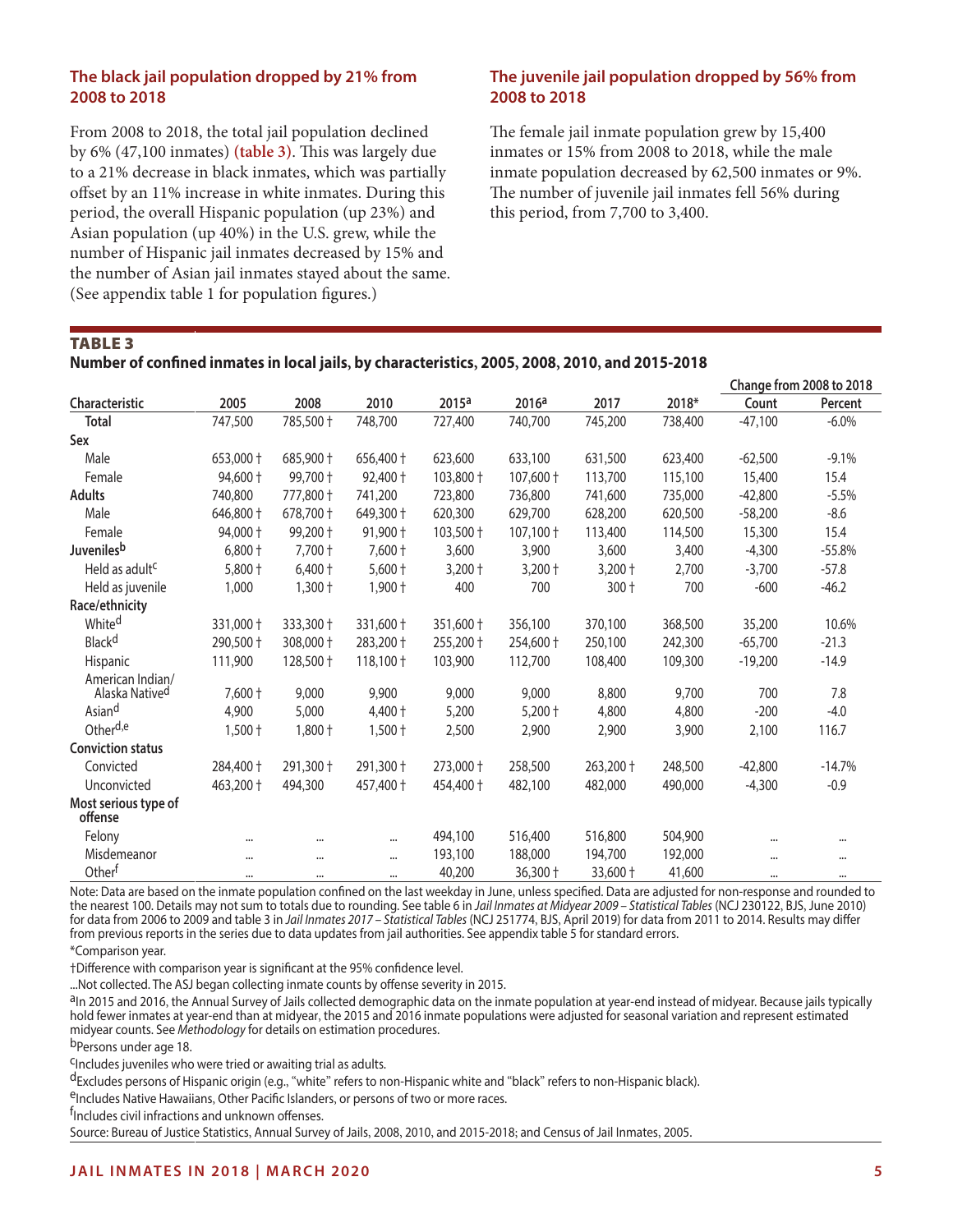At midyear 2018, males accounted for 84% of jail inmates and females accounted for 16% **(table 4)**. Fifty percent of the jail population was white, 33% was black, and 15% was Hispanic.

(The other 6% were held for civil infractions or unknown offenses.) About one-third (34%) of jail inmates were sentenced or awaiting sentencing on a conviction, while about two-thirds (66%) were awaiting court action on a current charge or were held for other reasons.

#### **More than two-thirds of jail inmates were held for felony charges**

In 2018, about 68% of jail inmates were held for felony charges and 26% were held for misdemeanor charges.

| Percent of confined inmates in local jails, by characteristics, 2005, 2008, and 2010-2018 |          |           |                  |                  |          |                  |          |                   |                   |           |       |
|-------------------------------------------------------------------------------------------|----------|-----------|------------------|------------------|----------|------------------|----------|-------------------|-------------------|-----------|-------|
| <b>Characteristic</b>                                                                     | 2005     | 2008      | 2010             | 2011             | 2012     | 2013             | 2014     | 2015 <sup>a</sup> | 2016 <sup>a</sup> | 2017      | 2018* |
| Sex                                                                                       |          |           |                  |                  |          |                  |          |                   |                   |           |       |
| Male                                                                                      | 87.3% +  | 87.3% +   | 87.7% +          | 87.3% +          | 86.8% +  | 86.0% +          | 85.3% +  | 85.7% +           | 85.5% +           | 84.7%     | 84.4% |
| Female                                                                                    | $12.7 +$ | $12.7 +$  | $12.3 +$         | $12.7 +$         | $13.2 +$ | $14.0 +$         | $14.7 +$ | $14.3 +$          | $14.5 +$          | 15.3      | 15.6  |
| Adults                                                                                    | 99.1% +  | 99.0% +   | 99.0% +          | 99.2%+           | 99.3%    | 99.4% +          | 99.4%+   | 99.5%             | 99.5%             | 99.5%     | 99.5% |
| Male                                                                                      | $86.5 +$ | 86.4 +    | $86.7 +$         | 86.6 +           | $86.1 +$ | $85.4 +$         | 84.8 +   | $85.3 +$          | 85.0 +            | 84.3      | 84.0  |
| Female                                                                                    | $12.6 +$ | $12.6 +$  | $12.3 +$         | $12.6 +$         | $13.2 +$ | $13.9 +$         | $14.6 +$ | $14.2 +$          | $14.5 +$          | 15.2      | 15.5  |
| Juveniles <sup>b</sup>                                                                    | $0.9%$ + | $1.0\%$ + | $1.0%$ $\dagger$ | $0.8%$ $\dagger$ | $0.7%$ † | $0.6%$ $\dagger$ | $0.6%$ † | 0.5%              | 0.5%              | 0.5%      | 0.5%  |
| Held as adult <sup>c</sup>                                                                | $0.8 +$  | $0.8 +$   | $0.8 +$          | $0.6 +$          | $0.6 +$  | $0.5+$           | $0.5 +$  | $0.4 +$           | $0.4 +$           | $0.4 +$   | 0.4   |
| Held as juvenile                                                                          | 0.1      | $0.2 +$   | $0.3 +$          | $0.2 +$          | 0.1      | 0.1              | 0.1      | 0.1               | 0.1               | $< 0.1 +$ | 0.1   |
| Race/ethnicity                                                                            |          |           |                  |                  |          |                  |          |                   |                   |           |       |
| Whited                                                                                    | 44.3% +  | 42.4% +   | 44.3% +          | 44.8% +          | 45.8% +  | 47.2% +          | 47.4% +  | 48.3% +           | 48.1% +           | 49.7%     | 49.9% |
| Black <sup>d</sup>                                                                        | 38.9 +   | $39.2 +$  | $37.8 +$         | $37.6 +$         | $36.9 +$ | $35.8 +$         | $35.4 +$ | $35.1 +$          | $34.4 +$          | 33.6      | 32.8  |
| Hispanic                                                                                  | 15.0     | $16.4 +$  | $15.8 +$         | 15.5             | 15.1     | 14.8             | 14.9     | 14.3              | 15.2              | 14.5      | 14.8  |
| American Indian/                                                                          |          |           |                  |                  |          |                  |          |                   |                   |           |       |
| Alaska Native <sup>d</sup>                                                                | $1.0 +$  | 1.1       | 1.3              | 1.3              | 1.2      | 1.4              | 1.4      | 1.2               | 1.2               | 1.2       | 1.3   |
| Asiand                                                                                    | 0.7      | $0.6 +$   | $0.6 +$          | 0.7              | 0.6      | 0.6              | $0.7 +$  | $0.7 +$           | $0.7 +$           | 0.6       | 0.7   |
| Other <sup>d,e</sup>                                                                      | $0.2 +$  | $0.2 +$   | $0.2 +$          | $0.2 +$          | $0.3 +$  | $0.3 +$          | $0.2 +$  | 0.3               | 0.4               | 0.4       | 0.5   |
| <b>Conviction status</b>                                                                  |          |           |                  |                  |          |                  |          |                   |                   |           |       |
| Convicted                                                                                 | 38.0% +  | 37.1% +   | 38.9% +          | 39.4% +          | 39.4% +  | 38.0% +          | 37.2% +  | 37.5% +           | 34.9%             | 35.3% +   | 33.6% |
| Unconvicted                                                                               | $62.0 +$ | $62.9 +$  | $61.1 +$         | $60.6 +$         | $60.6 +$ | $62.0 +$         | $62.8 +$ | $62.5 +$          | 65.1              | $64.7 +$  | 66.4  |
| Most serious type of<br>offense                                                           |          |           |                  |                  |          |                  |          |                   |                   |           |       |
| Felony                                                                                    | $\cdots$ |           |                  | $\cdots$         | $\cdots$ | $\cdots$         | $\cdots$ | 67.8%             | 69.7% +           | 69.4%     | 68.4% |
| Misdemeanor                                                                               | $\cdots$ |           |                  | $\cdots$         |          | $\cdots$         | $\cdots$ | 26.5              | 25.4              | 26.1      | 26.0  |
| Otherf                                                                                    | $\cdots$ | $\cdots$  | $\cdots$         | $\cdots$         | $\cdots$ | $\cdots$         | $\cdots$ | 5.5               | $4.9 +$           | $4.5 +$   | 5.6   |

Note: Data for 2005, 2010 to 2014, 2017, and 2018 are based on the inmate population confined on the last weekday in June. Details may not sum to totals due to rounding. See table 7 in *Jail Inmates at Midyear 2009 – Statistical Tables* (NCJ 230122, BJS, June 2010) for data from 2006 to 2009. Results may differ from previous reports in the series due to data updates from jail authorities. See appendix table 6 for standard errors.

\*Comparison year.

†Difference with comparison year is significant at the 95% confidence level.

...Not collected. The ASJ began collecting inmate counts by offense severity in 2015.

aBased on the inmate population confined on December 31. In 2015 and 2016, the Annual Survey of Jails collected demographic data on inmate population at year-end instead of midyear.

b<sub>Persons</sub> under age 18.

cIncludes juveniles who were tried or awaiting trial as adults.

<sup>d</sup>Excludes persons of Hispanic origin (e.g., "white" refers to non-Hispanic white and "black" refers to non-Hispanic black).<br><sup>e</sup>Includes Native Hawaiians, Other Pacific Islanders, or persons of two or more races.

f Includes civil infractions and unknown offenses.

Source: Bureau of Justice Statistics, Annual Survey of Jails, 2008 and 2010-2018; and Census of Jail Inmates, 2005.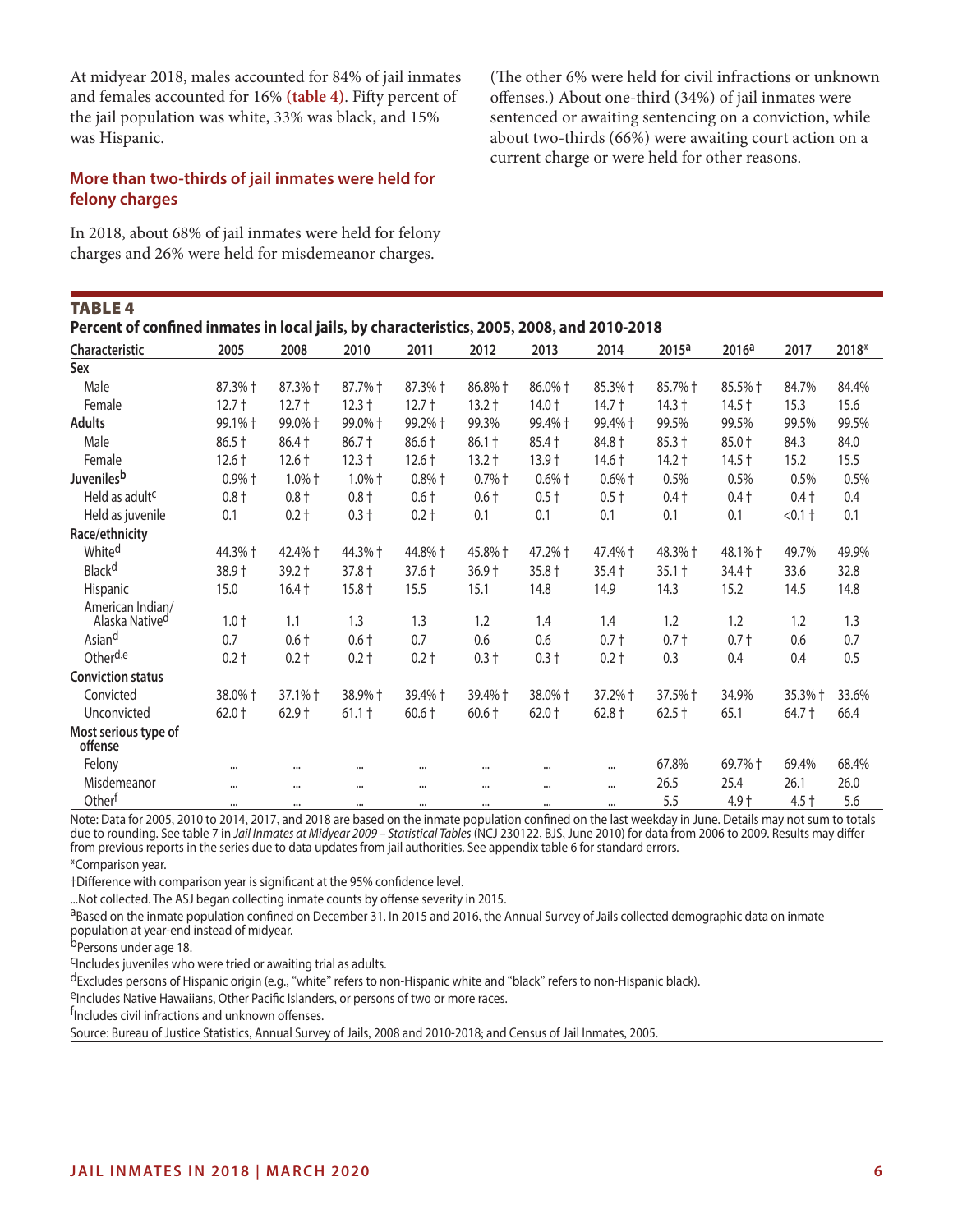More than 2,800 local jail jurisdictions operated in the U.S. in 2018 **(table 5)**. About a third of them (35%) held less than 50 inmates on an average day. These smallest jails had a mean average daily population (ADP) of 23 inmates. An estimated 28 jail jurisdictions had an ADP of 2,500 or more inmates. In 2018, these largest jails held 137,100 inmates, nearly 20% of the total jail population in the U.S.

#### **Four jail jurisdictions drove the decline in jail beds from 2017 to 2018**

Between 2005 and 2016, the total rated capacity of local jails rose relatively steadily, from 787,000 to 915,400 beds **(table 6)**. From 2017 to 2018, total beds decreased

#### Table 5

**Average daily jail population, by size of jurisdiction, 2018**

| Jail jurisdiction       | Jail jurisdictions |         |               | Total ADP* |                    |  |
|-------------------------|--------------------|---------|---------------|------------|--------------------|--|
| size (ADP)*             | Number             | Percent | <b>Number</b> | Percent    | Mean<br><b>ADP</b> |  |
| Total                   | 2,842              | 100%    | 737,900       | 100%       | 260                |  |
| Less than<br>50 inmates | 1,003              | 35.3    | 22,800        | 3.1        | 23                 |  |
| 50-99                   | 530                | 18.7    | 37,100        | 5.0        | 70                 |  |
| 100-249                 | 640                | 22.5    | 106,700       | 14.5       | 167                |  |
| 250-499                 | 311                | 10.9    | 112,100       | 15.2       | 361                |  |
| 500-999                 | 206                | 7.3     | 144,300       | 19.6       | 699                |  |
| 1,000-2,499             | 124                | 4.4     | 177,800       | 24.1       | 1,438              |  |
| 2,500 or more           | 28                 | 1.0     | 137,100       | 18.6       | 4,985              |  |

Note: Details may not sum to totals due to rounding. See appendix table 7 for standard errors.

\*The average daily population (ADP) is the sum of all inmates in jail each day for the 12-month period ending on June 30, divided by the number of days in the 12-month period. The ADP is rounded to the nearest 100. Source: Bureau of Justice Statistics, Annual Survey of Jails, 2018.

from 915,100 to 907,000. Four large jail jurisdictions accounted for 73% of that 8,100-bed decrease: the New York City Department of Correction, the Philadelphia Department of Prisons, the Maricopa County Sheriff 's Office (Phoenix), and the Los Angeles County Sheriff 's Department (not shown in tables).

From 2008 to 2011, jail occupancy fell from 95% to 85% of capacity. By midyear 2018, jail occupancy had fallen to 81%.

#### **TABLE 6**

#### **Jail capacity, midyear population, and percent of capacity occupied in local jails, 2005-2018**

| Year  | Jail capacity <sup>a</sup> | Midyear<br>populationb | Percent of capacity<br>occupied <sup>c</sup> |
|-------|----------------------------|------------------------|----------------------------------------------|
| 2005  | 787,000 +                  | 747,500                | 95.0% +                                      |
| 2006  | 795,000 +                  | 765,800 +              | $96.3 +$                                     |
| 2007  | 810,500 +                  | 780,200 +              | $96.3 +$                                     |
| 2008  | 828,700 +                  | 785,500 +              | 94.8 +                                       |
| 2009  | 849,900 +                  | 767,400 +              | $90.3 +$                                     |
| 2010  | 857,900 +                  | 748,700                | $87.3 +$                                     |
| 2011  | 870,400 +                  | 735,600                | 84.5 +                                       |
| 2012  | 877,400 +                  | 744,500                | 84.9 +                                       |
| 2013  | 872,900 +                  | 731,200                | $83.8 +$                                     |
| 2014  | 890,500                    | 744,600                | $83.6 +$                                     |
| 2015  | 901,400                    | 727,400                | 80.7                                         |
| 2016  | 915,400                    | 740,700                | 80.9                                         |
| 2017  | 915,100                    | 745,200                | 81.4                                         |
| 2018* | 907,000                    | 738,400                | 81.4                                         |

Note: Data are rounded to the nearest 100 for jail capacity and midyear population. Results may differ from previous reports in the series due to data updates from jail authorities. See appendix table 8 for standard errors. \*Comparison year.

†Difference with comparison year is significant at the 95% confidence level.

aMaximum number of beds or inmates assigned by a rating official to a facility, excluding separate temporary holding areas.

bThe number of inmates held on the last weekday in June.

cThe midyear inmate population divided by the rated capacity.

Source: Bureau of Justice Statistics, Annual Survey of Jails, 2006-2018; and Census of Jail Inmates, 2005.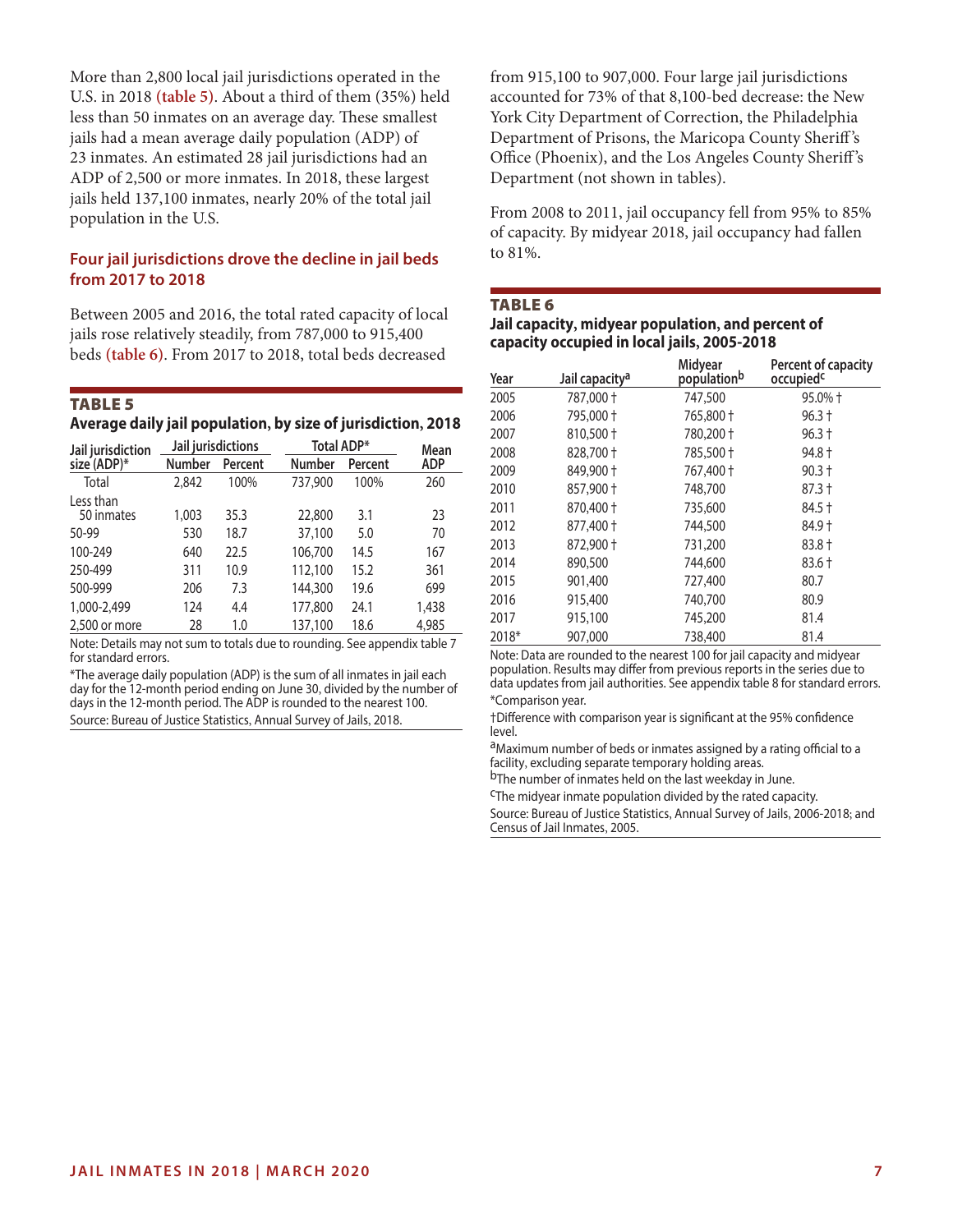About 20% of jail jurisdictions operated at or above their rated capacity at midyear 2018 **(table 7)**, a drop from 26% in midyear 2005 (not shown in tables). In 2018, an estimated 32% of medium-size jail jurisdictions (those with an ADP of 250 to 499 inmates) operated at or above rated capacity, compared to about 25% of jurisdictions with an ADP of 50 to 249 inmates or 500 to 999 inmates. Eight percent of the smallest jurisdictions (those with an ADP of less than 50 inmates) and the largest jurisdictions (those with an ADP of 2,500 or more inmates) operated at or above their rated capacity.

#### **Inmates spent an average of 25 days in jail in 2018**

In 2018, the overall weekly inmate-turnover rate was 55%, with inmates spending an estimated average of 25 days in jail **(table 8)**. Smaller jails had higher weekly inmate-turnover rates and shorter lengths of stay than larger jails. On average, jails with an ADP of 2,500 or more inmates held inmates about twice as long (34 days) as jails with an ADP of less than 100 inmates (15 days).

#### **TABLE 8**

**Inmate turnover rate and estimated average time in jail, by size of jurisdiction, 2018**

| Jail jurisdiction<br>size (ADP) | Average<br>daily<br>population <sup>a</sup> | Annual<br>admissions | Weekly inmate-<br>turnover rateb | <b>Estimated</b><br>average<br>time in jailc |
|---------------------------------|---------------------------------------------|----------------------|----------------------------------|----------------------------------------------|
| Total                           | 737,900                                     | 10,675,400           | 54.9%                            | 25.2 days                                    |
| Less than<br>50 inmates         | 22,800                                      | 744,100              | 124.7 †                          | $11.2 +$                                     |
| 50-99                           | 37,100                                      | 753,600              | 75.9 t                           | 17.9 t                                       |
| 100-249                         | 106,700                                     | 1,895,200            | $67.1 +$                         | $20.5 +$                                     |
| 250-499                         | 112,100                                     | 1,605,500            | $54.8 +$                         | $25.5 +$                                     |
| 500-999                         | 144,300                                     | 1,994,100            | $52.1 +$                         | $26.4 +$                                     |
| 1,000-2,499                     | 177,800                                     | 2,219,600            | 47.2 +                           | $29.2 +$                                     |
| 2,500 or more $*$               | 137,100                                     | 1,463,300            | 41.0                             | 34.2                                         |

Note: Jail jurisdiction size is based on the average daily population (ADP). Data are rounded to the nearest 100 for the ADP. Details may not sum to totals due to rounding. See appendix table 10 for standard errors. \*Comparison group.

†Difference with comparison group is significant at the 95% confidence level.

aThe sum of all inmates in jail each day for the 12-month period ending on June 30, divided by the number of days in the 12-month period.

b<sub>The sum of weekly admissions and releases, divided by the ADP. Weekly</sub> admissions and releases are calculated using the annual admissions and releases, divided by the number of weeks in the 12-month period.<br><sup>C</sup>The ADP divided by the number of annual admissions, then multiplied by the number of days in a year.

Source: Bureau of Justice Statistics, Annual Survey of Jails, 2018.

#### **TABLE 7 Percent of jail capacity occupied at midyear, by size of jurisdiction, 2018**

| Jail jurisdiction size<br>(ADP) | Midyear population <sup>a</sup> | Rated capacity <sup>b</sup> | Percent of capacity<br>occupied at midyear <sup>c</sup> | Percent of jail jurisdictions<br>operating at more than 100%<br>of rated capacity at midyear |
|---------------------------------|---------------------------------|-----------------------------|---------------------------------------------------------|----------------------------------------------------------------------------------------------|
| Total                           | 738,400                         | 907,000                     | 81.4%                                                   | 20.1%                                                                                        |
| Less than 50 inmates            | 23,200                          | 40,200                      | 57.7 <sup>†</sup>                                       | 8.0                                                                                          |
| 50-99                           | 35,900                          | 50,400                      | 71.3                                                    | $24.3 +$                                                                                     |
| 100-249                         | 106,600                         | 124,100                     | $85.9 +$                                                | $28.4 +$                                                                                     |
| 250-499                         | 112,800                         | 133,300                     | 84.6 +                                                  | $32.4 +$                                                                                     |
| 500-999                         | 146,900                         | 176,800                     | $83.1 +$                                                | $25.6 +$                                                                                     |
| 1,000-2,499                     | 176,400                         | 206,300                     | $85.5 +$                                                | $19.8 +$                                                                                     |
| 2,500 or more $*$               | 136,700                         | 175,900                     | 77.7                                                    | 7.6                                                                                          |

Note: Jail jurisdiction size is based on the average daily population (ADP). Data are rounded to the nearest 100 for midyear population and rated capacity. Details may not sum to totals due to rounding. See appendix table 9 for standard errors.

\*Comparison group.

†Difference with comparison group is significant at the 95% confidence level.

aThe number of inmates held on the last weekday in June.

<sup>b</sup>Maximum number of beds or inmates assigned by a rating official to a facility, excluding separate temporary holding areas.<br><sup>C</sup>The midyear population divided by the rated capacity.

Source: Bureau of Justice Statistics, Annual Survey of Jails, 2018.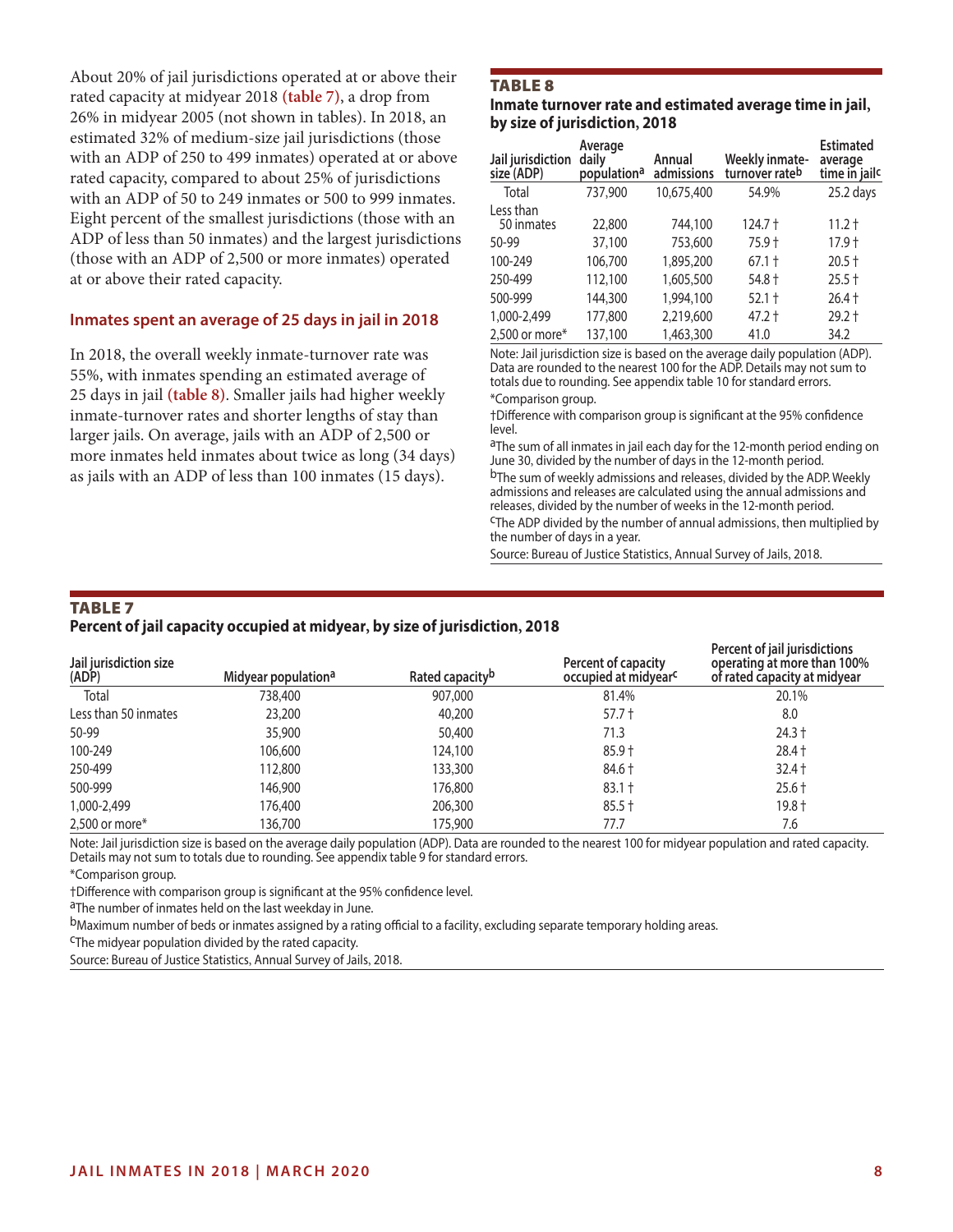#### **57,900 persons were supervised outside of jail**

In addition to the 738,400 confined inmates at midyear 2018, jail authorities supervised 57,900 persons in programs outside of jail, including weekend programs, electronic monitoring, home detention, day reporting, community service, alcohol or drug treatment programs, and other pre-trial or work programs **(table 9)**. The number of persons supervised outside of jail dropped from 72,900 in 2008 to 57,900 in 2018 (down 21%).

#### **TABLE 9**

| Persons under jail supervision, by confinement status, |  |
|--------------------------------------------------------|--|
| 2005-2018                                              |  |

| Year              | Total     | Held in jail | Supervised outside<br>of a jail facility <sup>a</sup> |
|-------------------|-----------|--------------|-------------------------------------------------------|
| 2005              | 819,400 + | 747,500      | 71,900 +                                              |
| 2006              | 826,000 + | 765,800 +    | 60,200                                                |
| 2007              | 848,400 + | 780,200 +    | $68,200 +$                                            |
| 2008              | 858,400 + | 785,500 +    | 72,900 +                                              |
| 2009              | 837,600 + | 767,400 +    | 70,200 +                                              |
| 2010              | 809,300   | 748,700      | 60,600                                                |
| 2011              | 798,400   | 735,600      | 62,800                                                |
| 2012              | 808,600   | 744,500      | 64,100                                                |
| 2013              | 790,600   | 731,200      | 59,400                                                |
| 2014              | 808,100   | 744,600      | 63,500                                                |
| 2015 <sub>b</sub> | 782,300   | 727,400      | 54,900                                                |
| 2016 <sub>b</sub> | 794,900   | 740,700      | 54,200                                                |
| 2017              | 801,100   | 745,200      | 55,900                                                |
| 2018*             | 796,300   | 738,400      | 57,900                                                |

Note: Based on the number of inmates supervised on the last weekday in June, unless specified. Data are rounded to the nearest 100. Details may not sum to totals due to rounding. See appendix table 11 for standard errors.

\*Comparison year.

†Difference with comparison year is significant at the 95% confidence level.

aExcludes persons supervised by a probation or parole agency. Includes offenders who serve their sentences of confinement on weekends only (i.e., Friday to Sunday); persons under electronic monitoring; persons in work-release programs, work gangs, and other alternative work programs; and persons in drug, alcohol, mental health, and other medical treatment. b<sub>In</sub> 2015 and 2016, the Annual Survey of Jails collected the number of persons supervised outside of a jail facility on December 31.

Source: Bureau of Justice Statistics, Annual Survey of Jails, 2006–2018; and Census of Jail Inmates, 2005.

Jails employed an estimated 221,600 full-time workers in 2018, which was not a statistically significant change from 2017 **(table 10)**. The characteristics of jail staff were similar in 2017 and 2018. In both years, about 80% of jail employees were correctional officers, including deputies, monitors, and other custody staff who spent more than half their time with inmates. An estimated 69% of correctional officers and 44% of other staff were male. The inmate-to-correctional-officer ratio was 4.2 to 1 at midyear in both years.

# **TABLE 10 Staff employed in local jails, by sex, 2017 and 2018**

|                                         | Number  |         |       | Percent |
|-----------------------------------------|---------|---------|-------|---------|
| Job function                            | 2017    | 2018*   | 2017  | 2018*   |
| Total                                   | 225,700 | 221,600 | 100%  | 100%    |
| Correctional officers <sup>a</sup>      | 179,500 | 174,500 | 79.5% | 78.7%   |
| Male                                    | 123,200 | 119,900 | 54.6  | 54.1    |
| Female                                  | 56,300  | 54,600  | 25.0  | 24.6    |
| Inmate-to-correctional<br>officer ratio | 4.2     | 4.2     |       |         |
| All other staff <sup>b</sup>            | 46,200  | 47,100  | 20.5% | 21.3%   |
| Male                                    | 20,300  | 20,600  | 9.0   | 9.3     |
| Female                                  | 25,900  | 26,500  | 11.5  | 12.0    |

Note: Data are rounded to the nearest 100 for the number of employed staff. Details may not sum to totals due to rounding. Results may differ from previous reports in the series due to data updates from jail authorities. See appendix table 12 for standard errors.

\*Comparison year.

aIncludes deputies, monitors, and other custody staff who spend more than 50% of their time with the incarcerated population.

b<sub>Includes</sub> administrators, clerical and maintenance staff, educational staff, professional and technical staff, and other unspecified staff who spend more than 50% of their time in the facility.

Source: Bureau of Justice Statistics, Annual Survey of Jails, 2017 and 2018.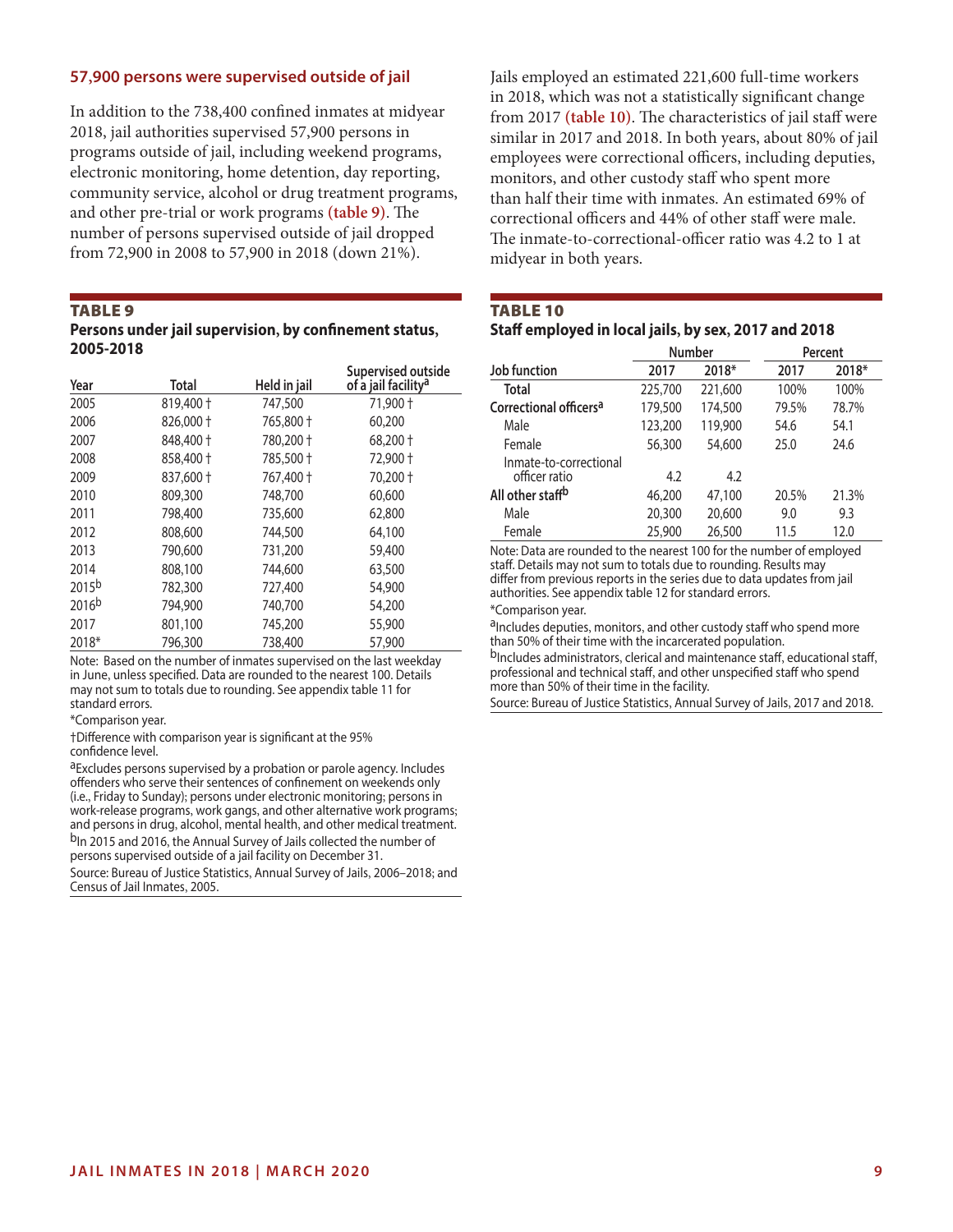# **Methodology**

In the years between complete censuses of jails, the Bureau of Justice Statistics (BJS) conducts the Annual Survey of Jails (ASJ) to estimate the number and characteristics of the jail population in the U.S. The ASJ is a nationally representative survey of all county and city jail jurisdictions and all regional jails in the country. The combined jail and prison systems in Alaska, Connecticut, Delaware, Hawaii, Rhode Island, and Vermont are not covered. These are included in BJS's prison collection. However, Alaska's 15 locally operated jails are covered.

A jail jurisdiction is a county (parish in Louisiana) or municipal government that administers one or more local jails and represents the entity responsible for managing jail facilities under its authority. Most jail jurisdictions consist of a single facility, but some have multiple facilities, or multiple facility operators, called reporting units. For example, four reporting units in Allegheny County, Pennsylvania, represent a single jail jurisdiction.

# **Sampling design**

The ASJ sample is drawn at the jurisdiction level. When a jail jurisdiction with multiple reporting units is sampled, data are collected from all reporting units within that jail jurisdiction. The ASJ uses a stratified probability sampling design based on jail population data collected through the most recent Census of Jails (2013). Jails in the ASJ sample are surveyed annually until the next sample is drawn. The most recent sample refresh occurred in 2015. A sample of 876 jail jurisdictions was selected to represent the approximately 2,851 jail jurisdictions nationwide. In selecting the jails, all jurisdictions were grouped into 10 strata based on their average daily population (ADP) and the presence of juveniles measured in the most recent Census of Jails. In 8 of the 10 strata, a random sample of jail jurisdictions was selected. The remaining two strata were designated as certainty strata, where all jurisdictions were selected. One certainty stratum consisted of all jails that were operated jointly by two or more jurisdictions (referred to as multi-jurisdictional jails). The other certainty stratum consisted of all jail jurisdictions that—

- held juvenile inmates at the time of the 2013 Census of Jails and had an ADP of 500 or more inmates during the 12 months ending on December 31, 2013
- held only adult inmates and had an ADP of 750 or more inmates
- $\blacksquare$  were one of six new jail jurisdictions that were known to be operating in 2015 and were not represented in the sampling frame (2013 Census of Jails).
- were located in California.

The ASJ sample includes all California jail jurisdictions. This sampling feature was introduced in 2013 in response to California Assembly Bill (AB) 109 and AB 117, which were aimed at reducing the number of inmates in the state's prisons starting on October 1, 2011.

After the two laws were enacted, California's jail population underwent a substantial increase not experienced by the rest of the U.S. For this reason, the ASJ sampling design was modified to include all California jail jurisdictions in a certainty  $(self-representing)$  stratum.<sup>1</sup> Their inclusion resulted in an additional 21 jurisdictions. (California has 65 jurisdictions in total.)

# **Response rate and non-response adjustment**

ASJ data for 2018 were collected through a web-based survey. The sample consisted of 871 active jail jurisdictions. Seventy-four jurisdictions did not respond to the survey. The response rate was 91.5%.

#### *Non-response weighting adjustment*

Non-response weighting was implemented to account for unit non-response. Jurisdictions were grouped into weighting classes based on sampling stratum and the 2013 inmate population. Using a simple weighting class method, a non-response weighting adjustment factor was calculated within each weighting class *h* as—

$$
F_h = \frac{\sum_{i=1}^{n_h} W_{hi} \times JURISA_{hi}}{\sum_{i=1}^{n_h} W_{hi} \times JURISR_{hi}}
$$

where—

 $n<sub>h</sub>$  = number of jurisdictions sampled in weighting class *h*,

 $W_{hi}$  = sampling weight for jurisdiction *i* in weighting class *h*,

*JURISA<sub>hi</sub>* = active status indicator for jurisdiction *i* in weighting class  $h(1 = \text{active}, 0 = \text{out of scope})$ , and

*JURISR*<sub>*hi*</sub> = response indicator of jurisdiction *i* in weighting class  $h(1)$  = respondent,  $0$  = non-respondent).

<sup>1</sup>See *Methodology in Jail Inmates at Midyear 2014* (NCJ 248629, BJS, June 2015).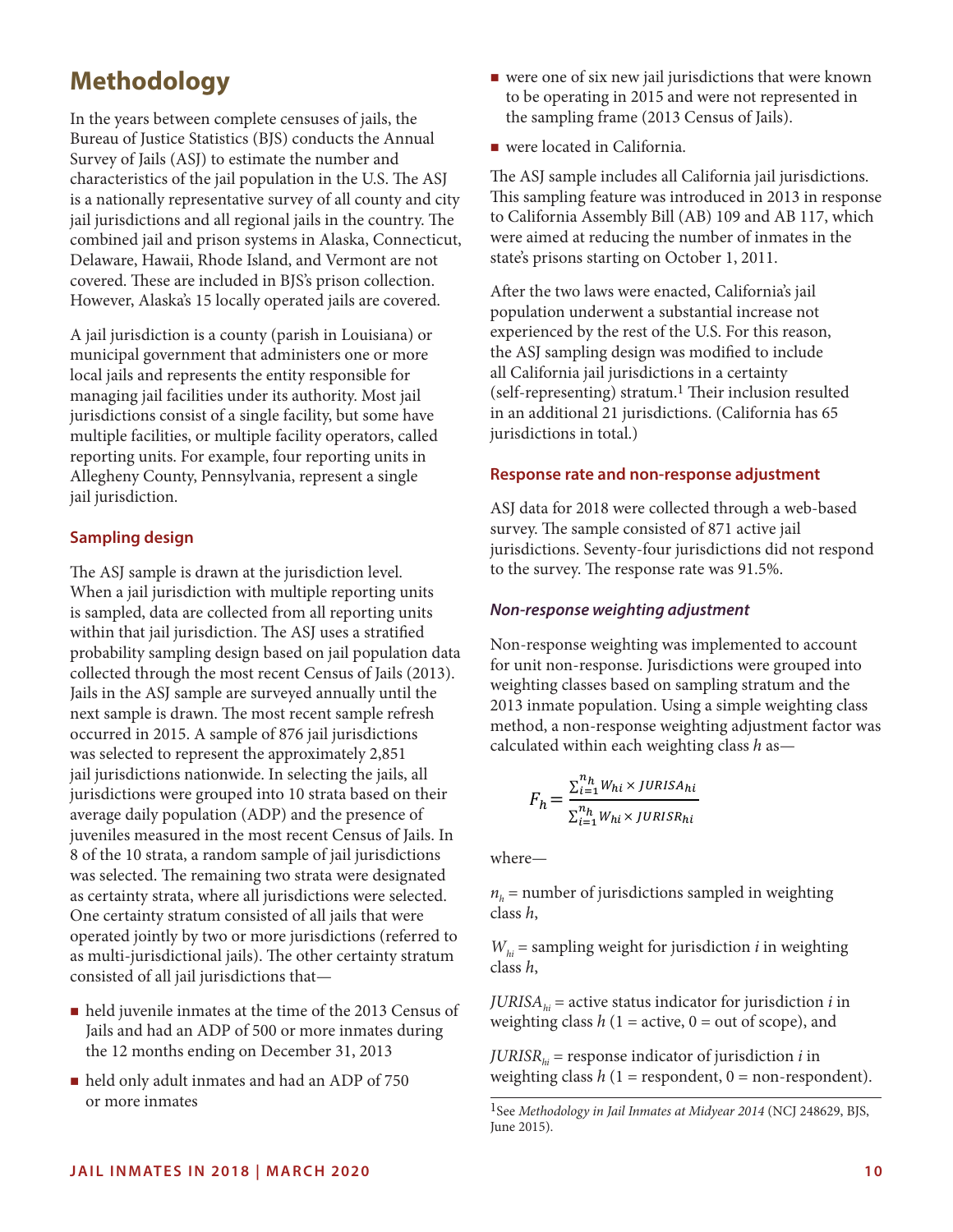# *Final weight*

The final weight  $FW<sub>hi</sub>$  for each jail jurisdiction is calculated as the product of the sampling weight, the weighting class adjustment within each weighting class, and the jurisdiction's response factor.

# $FW_{hi} = W_{hi} \times F_h \times JURISR_{hi}$

#### **Item non-response imputation**

Item response rates ranged from 95% to 100%. For responding jail jurisdictions that were unable to provide some requested items, a carry-forward cold-deck procedure was used to replace missing values with prior-year (2015, 2016, and 2017 ASJ) data from the same jail jurisdictions, adjusted for year-to-year difference in total confined population. For cases with no prior-year data, a weighted sequential hot-deck procedure was implemented to impute missing data, where the donor for each missing item was randomly selected from within a set of similar jails, sorted by related auxiliary population values.

# **Adjusting for seasonal variation in jail population**

Prior to 2015, the ASJ asked jails to report the total and detailed inmate counts on the last weekday in June (the midyear reference date). In 2015 and 2016, the ASJ collected the total confined population at midyear but detailed inmate counts by characteristics (i.e., sex, race or ethnicity, age category, conviction status, and most serious type of offense) on December 31 (the year-end reference date). Starting with the 2017 collection, the ASJ reverted back to the midyear reference. Comparisons of year-end data with midyear data need to consider seasonal variations, as jails typically hold fewer inmates at year-end than at midyear.

To adjust for seasonal variation, the numbers of inmates by characteristic from 2015 and 2016 year-end collections in table 3 were multiplied by the ratio of the midyear confined population to the year-end confined population of the corresponding year. The standard errors for the 2015 and 2016 counts in appendix table 5 were similarly adjusted. The seasonally adjusted jail populations were also used in the calculation of the 2015 and 2016 jail incarceration rates in table 2.

# **Calculating weekly inmate turnover rates**

The weekly jail inmate-turnover rate is the sum of the average weekly admissions and releases, divided by the ADP. This rate is an indicator of the fluctuation of the jail population.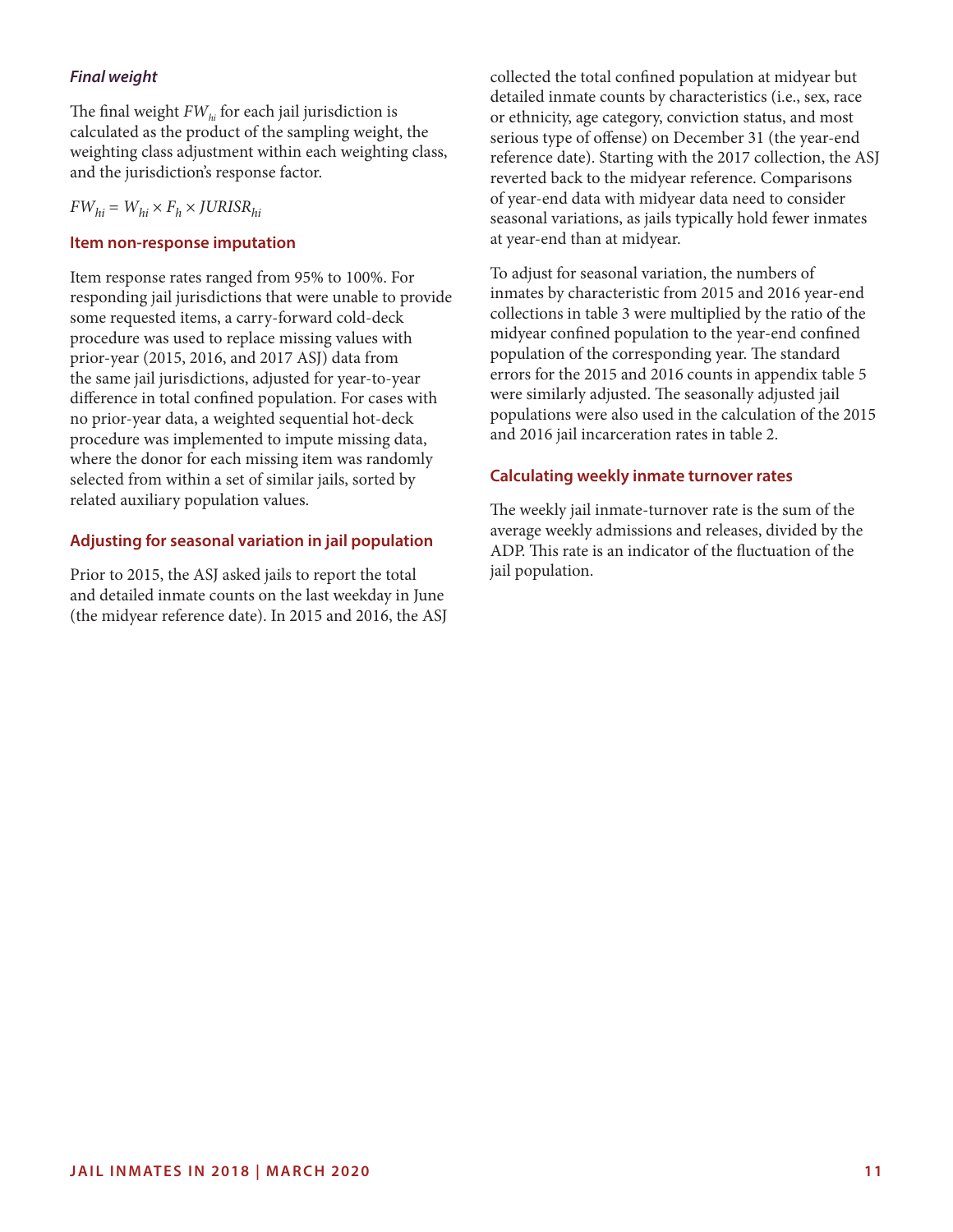# **U.S. resident population, by sex and race or ethnicity at midyear, 2005, 2008, and 2010-2018**

| Characteristic       | 2005        | 2008        | 2010       | 2011                                                                                                                                | 2012        | 2013        | 2014        | 2015        | 2016        | 2017        | 2018                    |
|----------------------|-------------|-------------|------------|-------------------------------------------------------------------------------------------------------------------------------------|-------------|-------------|-------------|-------------|-------------|-------------|-------------------------|
| <b>Total</b>         | 295,843,000 | 304,441,000 |            | 309,466,000 311,656,000 313,930,000 316,418,000 319,023,000 321,177,000 323,141,000 325,218,000                                     |             |             |             |             |             |             | 327,225,000             |
| Adultsa              |             |             |            | 222,082,000 229,972,000 235,113,000 237,718,000 240,169,000 242,773,000 245,381,000 247,509,000 249,469,000 251,616,000 253,786,000 |             |             |             |             |             |             |                         |
| Sex                  |             |             |            |                                                                                                                                     |             |             |             |             |             |             |                         |
| Male                 | 145,599,000 |             |            | 150,110,000 152,455,000 153,324,000 154,514,000 155,749,000 157,024,000 158,102,000 159,101,000                                     |             |             |             |             |             |             | 160,158,000 161,158,000 |
| Female               | 150.245.000 |             |            | 154,332,000 157,010,000 158,332,000 159,416,000 160,669,000 161,998,000 163,075,000 164,040,000 165,059,000                         |             |             |             |             |             |             | 166,067,000             |
| Race/ethnicity       |             |             |            |                                                                                                                                     |             |             |             |             |             |             |                         |
| Whiteb               | 198,119,000 | 199.568.000 |            | 198,765,000 197,546,000                                                                                                             | 197.713.000 | 197,842,000 | 197,928,000 | 197,992,000 | 197,903,000 | 197,733,000 | 197,583,000             |
| <b>Black</b> b       | 36,163,000  | 37,328,000  | 38,029,000 | 38,346,000                                                                                                                          | 38,710,000  | 39,133,000  | 39,551,000  | 39,904,000  | 40,243,000  | 40,588,000  | 40,911,000              |
| Hispanic             | 42,579,000  | 46,991,000  | 50,296,000 | 52,059,000                                                                                                                          | 53,111,000  | 54,182,000  | 55,422,000  | 56,467,000  | 57,541,000  | 58,733,000  | 59,876,000              |
| American Indian/     |             |             |            |                                                                                                                                     |             |             |             |             |             |             |                         |
| Alaska Nativeb       | 2.242,000   | 2,333,000   | 2,328,000  | 2,292,000                                                                                                                           | 2,311,000   | 2,330,000   | 2,351,000   | 2,370,000   | 2,387,000   | 2,403,000   | 2,418,000               |
| Asian <sup>b</sup>   | 12,291,000  | 13,351,000  | 14,382,000 | 15.066.000                                                                                                                          | 5,548,000   | 16,200,000  | 16,832,000  | 17,309,000  | 17.745.000  | 18,250,000  | 18,732,000              |
| Other <sup>b,c</sup> | 4,449,000   | 4,869,000   | 5,666,000  | 6,348,000                                                                                                                           | 6,536,000   | 6,731,000   | 6,939,000   | 7.135.000   | 7,322,000   | 7,512,000   | 7,705,000               |

Note: The numbers of U.S. residents at midyear were interpolated from the U.S. Census Bureau's population projections for January 1, 2005 to January 1, 2019. Rounded to the nearest thousand.

a<sub>Includes</sub> persons age 18 or older.

bExcludes persons of Hispanic origin (e.g., "white" refers to non-Hispanic white and "black" refers to non-Hispanic black).<br>CIncludes Native Hawaiians, Other Pacific Islanders, or persons of two or more races.

Source: U.S. Census Bureau, Population Estimates by Age, Sex, Race, and Hispanic Origin for the United States: January 1, 2005 to January 1, 2019.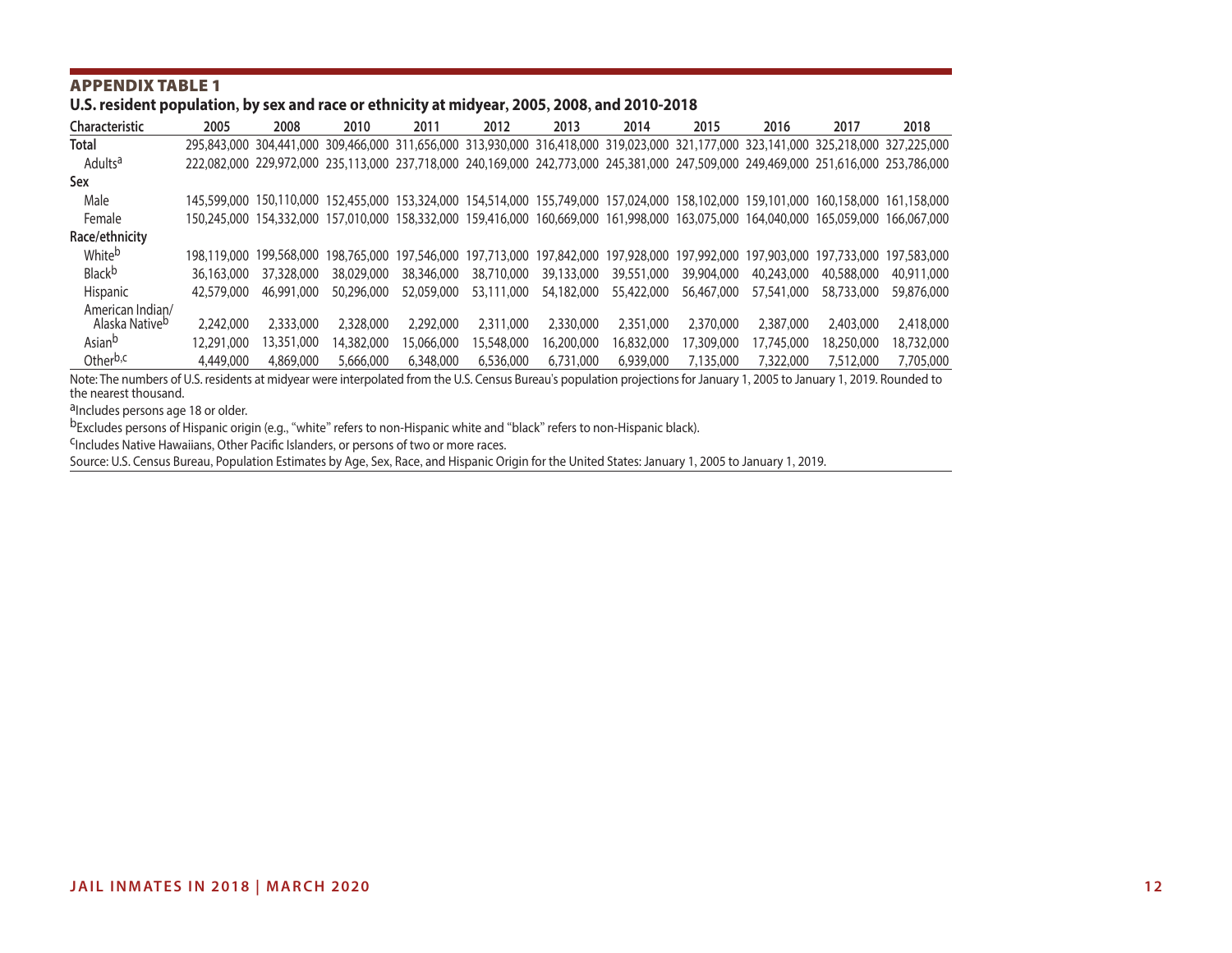**Jail incarceration rates at midyear, by race or ethnicity, 1990-2018**

| Year | Total | White | <b>Black</b> | Hispanic |
|------|-------|-------|--------------|----------|
| 1990 | 162   | 90    | 586          | 257      |
| 1991 | 169   | 92    | 620          | 259      |
| 1992 | 174   | 94    | 646          | 266      |
| 1993 | 178   | 94    | 660          | 275      |
| 1994 | 188   | 100   | 690          | 289      |
| 1995 | 193   | 105   | 698          | 275      |
| 1996 | 195   | 111   | 667          | 288      |
| 1997 | 212   | 117   | 729          | 302      |
| 1998 | 219   | 125   | 742          | 302      |
| 1999 | 222   | 127   | 761          | 299      |
| 2000 | 223   | 133   | 755          | 276      |
| 2001 | 221   | 138   | 736          | 251      |
| 2002 | 231   | 148   | 754          | 255      |
| 2003 | 238   | 153   | 764          | 268      |
| 2004 | 244   | 161   | 769          | 263      |
| 2005 | 253   | 167   | 803          | 263      |
| 2006 | 256   | 169   | 810          | 271      |
| 2007 | 259   | 170   | 817          | 276      |
| 2008 | 258   | 167   | 825          | 274      |
| 2009 | 250   | 163   | 797          | 256      |
| 2010 | 242   | 167   | 745          | 235      |
| 2011 | 236   | 167   | 721          | 219      |
| 2012 | 237   | 173   | 709          | 212      |
| 2013 | 231   | 174   | 668          | 199      |
| 2014 | 233   | 178   | 667          | 200      |
| 2015 | 226   | 178   | 640          | 184      |
| 2016 | 229   | 180   | 633          | 196      |
| 2017 | 229   | 187   | 616          | 185      |
| 2018 | 226   | 187   | 592          | 183      |

Note: Rates are based on the number of inmates held on the last weekday in June. Results may differ from previous reports in the series due to data updates from jail authorities. In 2015 and 2016, the Annual Survey of Jails collected inmate counts by race or ethnicity at year-end. Because jails typically hold fewer inmates at year-end than at midyear, the 2015 and 2016 incarceration rates were adjusted for seasonal variation and represent estimated midyear rates. See *Methodology*.

Source: Bureau of Justice Statistics, Annual Survey of Jails, 1990-2004 and 2006-2018; and Census of Jail Inmates, 2005.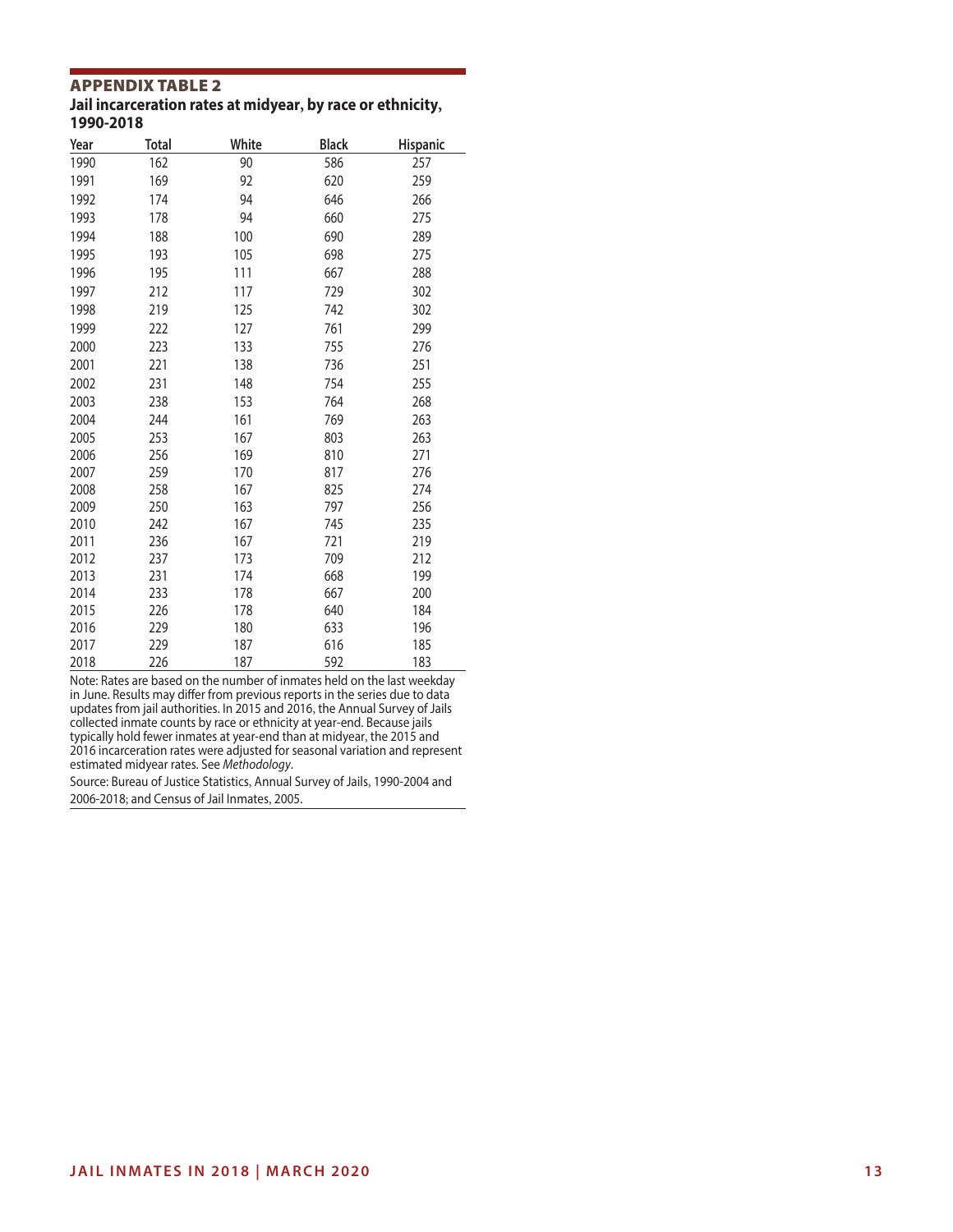**Standard errors for table 1: Inmates confined at midyear, average daily population, annual admissions, and incarceration rates, 2005-2018**

| Year | Confined<br><b>inmates</b> | Average daily<br>population | Annual<br>admissions  | Jail<br>incarceration<br>rate |
|------|----------------------------|-----------------------------|-----------------------|-------------------------------|
| 2005 | ົ                          |                             | $\tilde{}$            | $\tilde{\phantom{a}}$         |
| 2006 | 3,552                      | 3,230                       | $\tilde{\phantom{0}}$ | 1.2                           |
| 2007 | 3,720                      | 3,549                       | 169,151               | 1.2                           |
| 2008 | 4,016                      | 3,883                       | 272,916               | 1.3                           |
| 2009 | 4,231                      | 4,109                       | 178,537               | 1.4                           |
| 2010 | 5,430                      | 5,359                       | 233,704               | 1.8                           |
| 2011 | 6,009                      | 5,879                       | 211,335               | 1.9                           |
| 2012 | 7,684                      | 7,769                       | 188,549               | 2.4                           |
| 2013 | 8,042                      | 7,943                       | 688,181               | 2.5                           |
| 2014 | 8,382                      | 8,430                       | 205,287               | 2.6                           |
| 2015 | 7,188                      | 7,112                       | 141,792               | 2.2                           |
| 2016 | 5.943                      | 5,788                       | 138,605               | 1.8                           |
| 2017 | 6,614                      | 7,431                       | 152,636               | 2.0                           |
| 2018 | 7,122                      | 6,967                       | 155,281               | 2.2                           |

~Not applicable. Data represent a complete enumeration based on the 2005 Census of Jail Inmates or the Mortality in Correctional Institutions collection.

Source: Bureau of Justice Statistics, Annual Survey of Jails, 2006-2018; Census of Jail Inmates, 2005; Mortality in Correctional Institutions (formerly Deaths in Custody Reporting Program), 2006 (admissions only); and U.S. Census Bureau, Population Estimates by Age, Sex, Race, and Hispanic Origin for the United States: January 1, 2005 to January 1, 2019.

#### Appendix Table 4 **Standard errors for table 2: Jail incarceration rates, by sex and race or ethnicity, 2005, 2008, and 2010-2018**

|                                   |        |      |      | ., ., . |      |      | .,,  | ----, |      |      |      |
|-----------------------------------|--------|------|------|---------|------|------|------|-------|------|------|------|
| Characteristic                    | 2005   | 2008 | 2010 | 2011    | 2012 | 2013 | 2014 | 2015  | 2016 | 2017 | 2018 |
| <b>Total</b>                      | $\sim$ | 1.3  | 1.8  | 1.9     | 2.5  | 2.5  | 2.6  | 2.2   | 1.9  | 2.0  | 2.2  |
| Adults                            | $\sim$ | 1.7  | 2.3  | 2.5     | 3.2  | 3.3  | 3.3  | 2.9   | 2.4  | 2.6  | 2.8  |
| Sex                               |        |      |      |         |      |      |      |       |      |      |      |
| Male                              | $\sim$ | 2.4  | 3.2  | 3.4     | 4.4  | 4.6  | 4.5  | 4.0   | 3.3  | 3.5  | 3.8  |
| Female                            | $\sim$ | 0.7  | 0.6  | 0.7     | 0.9  | 0.9  | 0.9  | 0.8   | 0.8  | 0.8  | 0.9  |
| Race/ethnicity                    |        |      |      |         |      |      |      |       |      |      |      |
| White                             | $\sim$ | 1.6  | 1.8  | 1.9     | 2.2  | 2.3  | 2.3  | 2.1   | 2.2  | 2.3  | 2.6  |
| Black                             | $\sim$ | 8.0  | 8.4  | 8.9     | 11.9 | 12.4 | 11.9 | 8.9   | 9.1  | 9.8  | 10.3 |
| Hispanic                          | $\sim$ | 4.0  | 4.2  | 5.0     | 5.6  | 4.8  | 4.9  | 5.8   | 3.4  | 3.7  | 3.8  |
| American Indian/<br>Alaska Native | $\sim$ | 31.3 | 44.3 | 40.7    | 37.5 | 40.0 | 39.4 | 38.2  | 35.7 | 33.2 | 37.9 |
| Asian                             | $\sim$ | 0.9  | 0.8  | 1.2     | 1.4  | 0.8  | 0.9  | 0.9   | 0.8  | 0.9  | 0.7  |
| Other                             | $\sim$ | 1.0  | 2.8  | 2.4     | 2.9  | 3.2  | 3.1  | 2.3   | 4.8  | 3.5  | 10.1 |

~Not applicable. Data represent a complete enumeration based on the 2005 Census of Jail Inmates.

Source: Bureau of Justice Statistics, Annual Survey of Jails, 2008 and 2010-2018; and Census of Jail Inmates, 2005.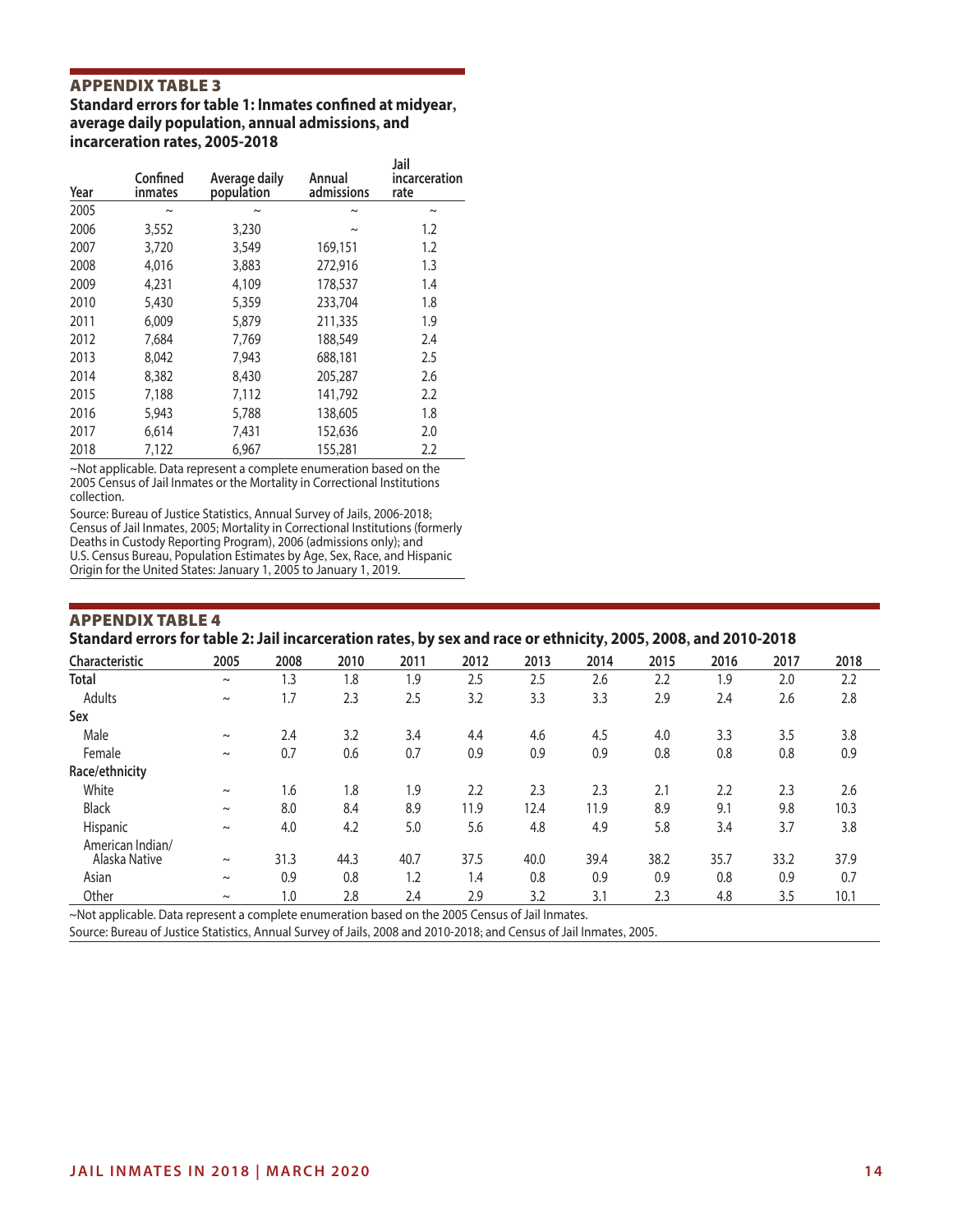**Standard errors for table 3: Number of confined inmates in local jails, by characteristics, 2005, 2008, 2010, and 2015–2018**

| Characteristic                    | 2005                  | 2008     | 2010     | 2015  | 2016  | 2017  | 2018  |
|-----------------------------------|-----------------------|----------|----------|-------|-------|-------|-------|
| <b>Total</b>                      | $\tilde{}$            | 4,016    | 5,430    | 7,198 | 6,013 | 6,614 | 7,122 |
| Sex                               |                       |          |          |       |       |       |       |
| Male                              | $\thicksim$           | 3,570    | 4,832    | 6,242 | 5,237 | 5,680 | 6,078 |
| Female                            | $\tilde{\phantom{a}}$ | 1,125    | 999      | 1,307 | 1,247 | 1,351 | 1,457 |
| <b>Adults</b>                     | $\tilde{}$            | 4,012    | 5,400    | 7,187 | 5,971 | 6,569 | 7,073 |
| Male                              | $\tilde{\phantom{a}}$ | 3,568    | 4,794    | 6,230 | 5,197 | 5,635 | 6,038 |
| Female                            | $\tilde{\phantom{a}}$ | 1,123    | 994      | 1,306 | 1,247 | 1,349 | 1,457 |
| Juvenile                          | $\thicksim$           | 170      | 263      | 121   | 158   | 128   | 218   |
| Held as adult                     | $\tilde{\phantom{a}}$ | 149      | 246      | 117   | 118   | 127   | 108   |
| Held as juvenile                  | $\tilde{}$            | 88       | 255      | 45    | 98    | 36    | 182   |
| Race/ethnicity                    |                       |          |          |       |       |       |       |
| White                             | $\tilde{\phantom{a}}$ | 3,115    | 3,589    | 4,192 | 4,361 | 4,629 | 5,064 |
| <b>Black</b>                      | $\thicksim$           | 2,995    | 3,194    | 3,548 | 3,680 | 3,987 | 4,197 |
| Hispanic                          | $\tilde{\phantom{a}}$ | 1,878    | 2,131    | 3,297 | 1,981 | 2,165 | 2,307 |
| American Indian/<br>Alaska Native | $\tilde{\phantom{a}}$ | 730      | 1,031    | 906   | 853   | 798   | 917   |
| Asian                             | $\tilde{\phantom{a}}$ | 117      | 117      | 157   | 137   | 155   | 138   |
| Other                             | $\tilde{\phantom{a}}$ | 48       | 160      | 167   | 349   | 259   | 776   |
| <b>Conviction status</b>          |                       |          |          |       |       |       |       |
| Convicted                         | $\sim$                | 2,978    | 3,292    | 4,937 | 3,458 | 3,568 | 3,888 |
| Unconvicted                       | $\tilde{\phantom{a}}$ | 3,552    | 4,515    | 4,731 | 5,690 | 5,792 | 6,160 |
| Most serious type of<br>offense   |                       |          |          |       |       |       |       |
| Felony                            |                       |          | $\cdots$ | 5,701 | 5,482 | 5,810 | 6,443 |
| Misdemeanor                       |                       |          | $\cdots$ | 3,106 | 2,899 | 3,388 | 3,461 |
| Other                             | $\cdots$              | $\cdots$ | $\cdots$ | 1,822 | 1,361 | 1,774 | 1,963 |

...Not collected. The ASJ began collecting inmate counts by offense severity in 2015.

~Not applicable. Data represent a complete enumeration based on the 2005 Census of Jail Inmates.

Source: Bureau of Justice Statistics, Annual Survey of Jails, 2008, 2010, and 2015-2018; and Census of Jail Inmates, 2005.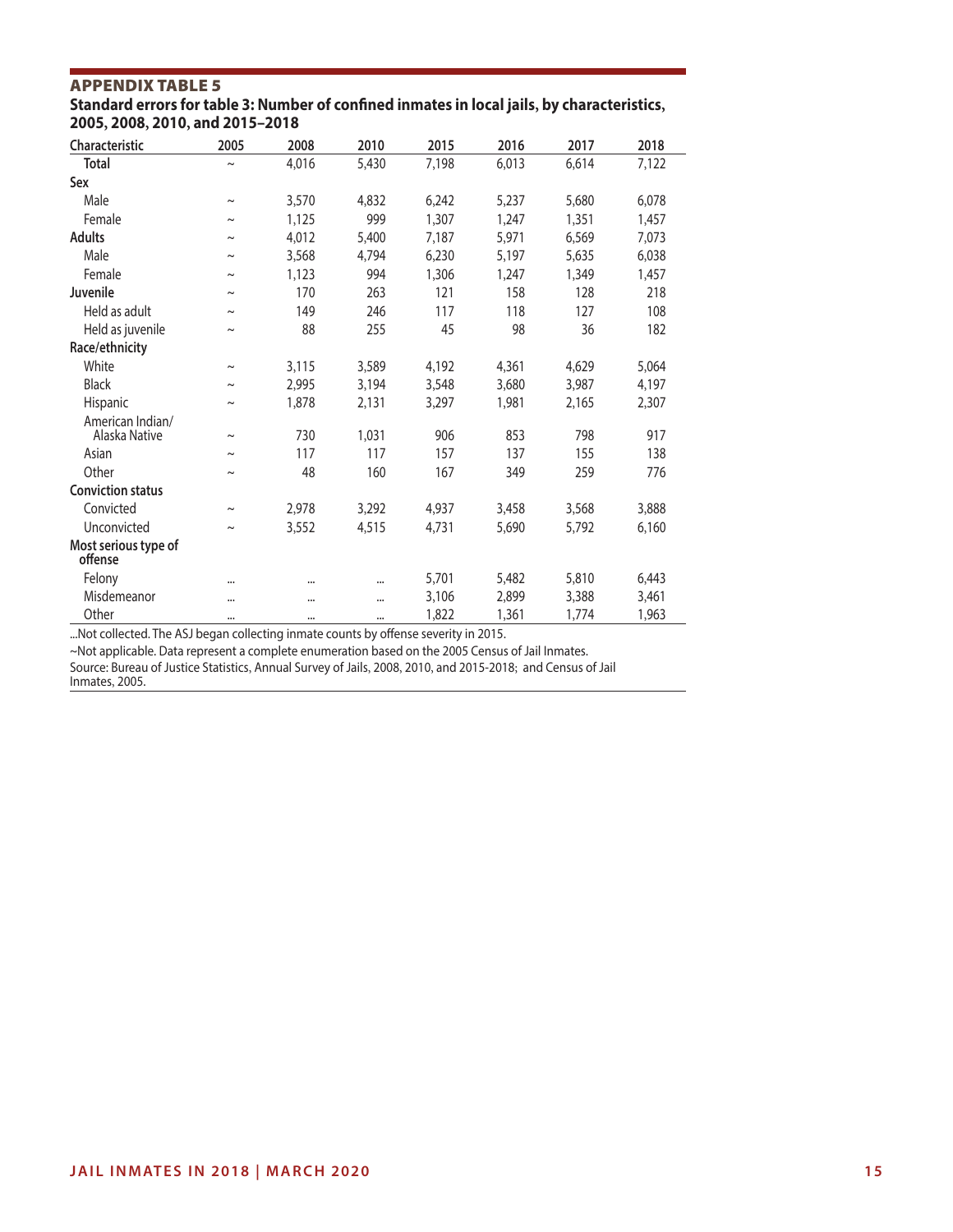| Standard errors for table 4: Percent of confined inmates in local jails, by characteristics, 2005, 2008, and 2010-2018 |             |       |          |          |       |          |          |       |       |        |       |
|------------------------------------------------------------------------------------------------------------------------|-------------|-------|----------|----------|-------|----------|----------|-------|-------|--------|-------|
| <b>Characteristic</b>                                                                                                  | 2005        | 2008  | 2010     | 2011     | 2012  | 2013     | 2014     | 2015  | 2016  | 2017   | 2018  |
| Sex                                                                                                                    |             |       |          |          |       |          |          |       |       |        |       |
| Male                                                                                                                   | $\thicksim$ | 0.10% | 0.10%    | 0.12%    | 0.13% | 0.14%    | 0.15%    | 0.11% | 0.12% | 0.12%  | 0.13% |
| Female                                                                                                                 | $\thicksim$ | 0.10  | 0.10     | 0.12     | 0.13  | 0.14     | 0.15     | 0.11  | 0.12  | 0.12   | 0.13  |
| <b>Adults</b>                                                                                                          | $\sim$      | 0.04% | 0.04%    | 0.02%    | 0.03% | 0.03%    | 0.02%    | 0.02% | 0.02% | 0.02%  | 0.03% |
| Male                                                                                                                   | $\sim$      | 0.10  | 0.10     | 0.12     | 0.13  | 0.14     | 0.14     | 0.11  | 0.12  | 0.12   | 0.12  |
| Female                                                                                                                 | $\thicksim$ | 0.10  | 0.10     | 0.12     | 0.13  | 0.14     | 0.15     | 0.11  | 0.12  | 0.12   | 0.13  |
| Juvenile                                                                                                               | $\sim$      | 0.04  | 0.04%    | 0.02%    | 0.03% | 0.03%    | 0.02%    | 0.02% | 0.02% | 0.02%  | 0.03% |
| Held as adult                                                                                                          | $\sim$      | 0.03  | 0.03     | 0.02     | 0.03  | 0.02     | 0.02     | 0.02  | 0.02  | 0.02   | 0.01  |
| Held as juvenile                                                                                                       | $\thicksim$ | 0.03  | 0.03     | 0.01     | 0.01  | < 0.01   | 0.01     | 0.01  | 0.01  | < 0.01 | 0.02  |
| Race/ethnicity                                                                                                         |             |       |          |          |       |          |          |       |       |        |       |
| White                                                                                                                  | $\sim$      | 0.41% | 0.41%    | 0.43%    | 0.52% | 0.55%    | 0.51%    | 0.46% | 0.42% | 0.45%  | 0.48% |
| Black                                                                                                                  | $\sim$      | 0.40  | 0.40     | 0.39     | 0.47  | 0.51     | 0.48     | 0.37  | 0.38  | 0.41   | 0.44  |
| Hispanic                                                                                                               | $\sim$      | 0.30  | 0.30     | 0.34     | 0.38  | 0.34     | 0.34     | 0.36  | 0.25  | 0.27   | 0.28  |
| American Indian/                                                                                                       |             |       |          |          |       |          |          |       |       |        |       |
| Alaska Native                                                                                                          | $\sim$      | 0.17  | 0.17     | 0.14     | 0.13  | 0.15     | 0.14     | 0.12  | 0.11  | 0.11   | 0.12  |
| Asian                                                                                                                  | $\sim$      | 0.02  | 0.02     | 0.03     | 0.03  | 0.02     | 0.02     | 0.02  | 0.02  | 0.02   | 0.02  |
| Other                                                                                                                  | $\sim$      | 0.03  | 0.03     | 0.02     | 0.03  | 0.03     | 0.03     | 0.02  | 0.05  | 0.03   | 0.11  |
| <b>Conviction status</b>                                                                                               |             |       |          |          |       |          |          |       |       |        |       |
| Convicted                                                                                                              | $\thicksim$ | 0.41% | 0.41%    | 0.42%    | 0.47% | 0.52%    | 0.48%    | 0.47% | 0.45% | 0.43%  | 0.46% |
| Unconvicted                                                                                                            | $\sim$      | 0.41  | 0.41     | 0.42     | 0.47  | 0.52     | 0.48     | 0.47  | 0.45  | 0.43   | 0.46  |
| Most serious type<br>of offense                                                                                        |             |       |          |          |       |          |          |       |       |        |       |
| Felony                                                                                                                 |             |       |          | $\cdots$ |       | $\cdots$ | $\cdots$ | 0.40% | 0.39% | 0.44%  | 0.47% |
| Misdemeanor                                                                                                            | $\cdots$    |       |          |          |       | $\cdots$ | $\cdots$ | 0.36  | 0.36  | 0.41   | 0.44  |
| Other                                                                                                                  |             |       | $\cdots$ | $\cdots$ |       | $\cdots$ | $\cdots$ | 0.24  | 0.18  | 0.23   | 0.26  |

...Not collected. The ASJ began collecting inmate counts by offense severity in 2015.

~Not applicable. Data represent a complete enumeration based on the 2005 Census of Jail Inmates.

Source: Bureau of Justice Statistics, Annual Survey of Jails, 2008 and 2010-2018; and Census of Jail Inmates, 2005.

#### Appendix Table 7 **Standard errors for table 5: Average daily jail population, by size of jurisdiction, 2018**

| Jail jurisdiction                                                   |        | Jail jurisdictions |        | <b>Total ADP</b> |          |  |
|---------------------------------------------------------------------|--------|--------------------|--------|------------------|----------|--|
| size (ADP)                                                          | Number | Percent            | Number | Percent          | Mean ADP |  |
| Total                                                               | < 0.1  | $\sim$             | 6,967  | $\sim$           | 2.5      |  |
| Less than 50<br>inmates                                             | 51.6   | 1.82%              | 2,157  | 0.30%            | 1.6      |  |
| 50-99                                                               | 55.7   | 1.96               | 3,806  | 0.51             | 1.5      |  |
| 100-249                                                             | 35.4   | 1.25               | 5,379  | 0.70             | 4.0      |  |
| 250-499                                                             | 13.6   | 0.48               | 4,563  | 0.61             | 4.5      |  |
| 500-999                                                             | 6.2    | 0.22               | 3,830  | 0.52             | 5.0      |  |
| 1,000-2,499                                                         | 1.7    | 0.06               | 2,716  | 0.46             | 10.4     |  |
| 2,500 or more                                                       | 1.2    | 0.04               | 6,113  | 0.72             | 92.5     |  |
| $\sim$ Not applicable.                                              |        |                    |        |                  |          |  |
| Source: Bureau of Justice Statistics, Annual Survey of Jails, 2018. |        |                    |        |                  |          |  |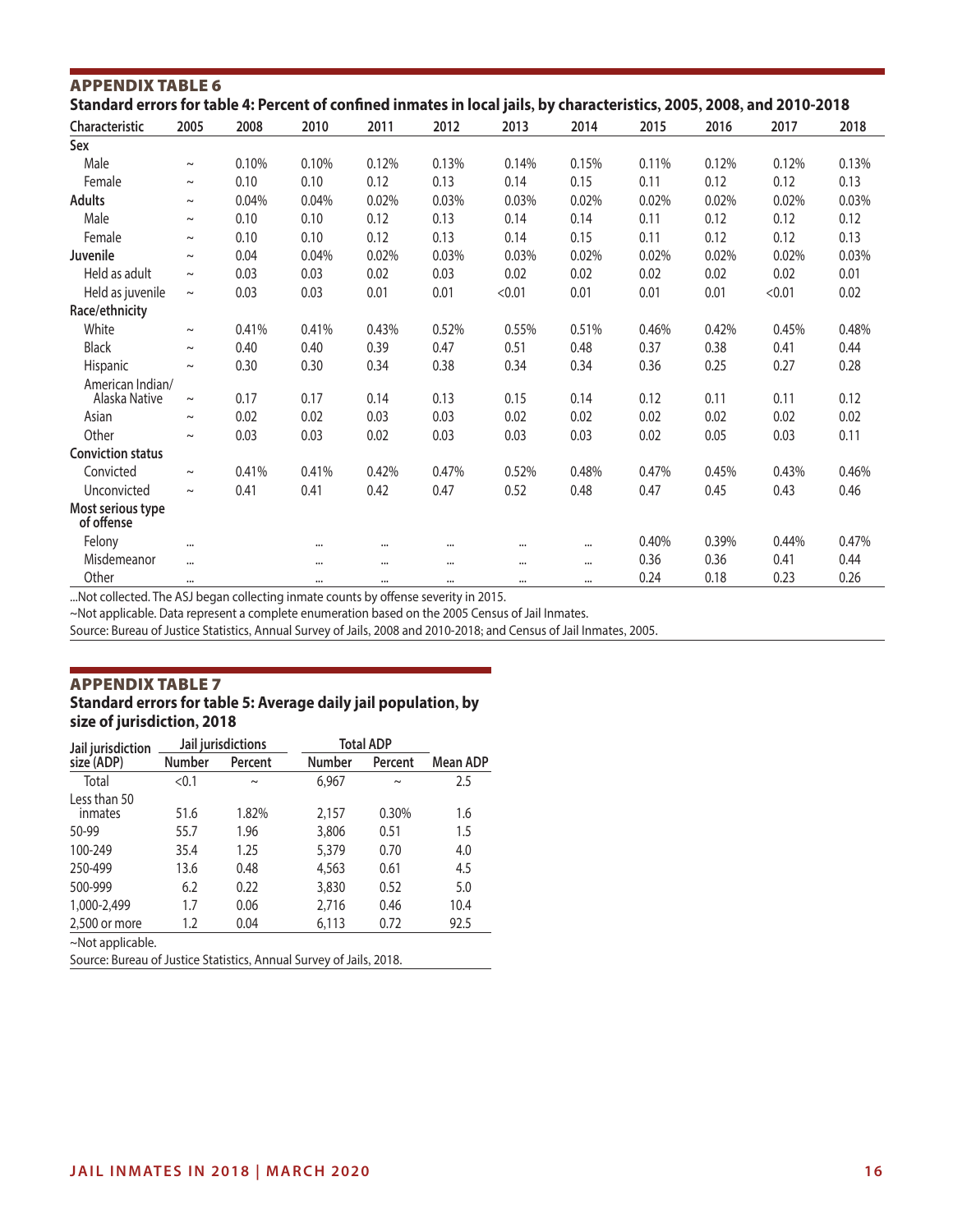#### **Standard errors for table 6: Jail capacity, midyear population, and percent of capacity occupied in local jails, 2005-2018**

| Year | Jail capacity | Midyear<br>population | Percent of capacity<br>occupied |
|------|---------------|-----------------------|---------------------------------|
| 2005 | $\sim$        | $\tilde{}$            | $\sim$                          |
| 2006 | 4,741         | 3,552                 | 0.41%                           |
| 2007 | 5,056         | 3,720                 | 0.45                            |
| 2008 | 5,063         | 4,016                 | 0.42                            |
| 2009 | 6,460         | 4,231                 | 0.45                            |
| 2010 | 11,013        | 5,430                 | 0.88                            |
| 2011 | 11,776        | 6,009                 | 0.88                            |
| 2012 | 10,217        | 7,684                 | 0.48                            |
| 2013 | 13,198        | 8,042                 | 0.49                            |
| 2014 | 11,082        | 8,382                 | 0.43                            |
| 2015 | 9,518         | 7,188                 | 0.41                            |
| 2016 | 8,467         | 5,943                 | 0.43                            |
| 2017 | 9,217         | 6,614                 | 0.48                            |
| 2018 | 9,622         | 7,122                 | 0.50                            |

~Not applicable. Data represent a complete enumeration based on the 2005 Census of Jail Inmates.

Source: Bureau of Justice Statistics, Annual Survey of Jails, 2006-2018; and Census of Jail Inmates, 2005.

#### Appendix Table 9

#### **Standard errors for table 7: Percent of jail capacity occupied at midyear, by size of jurisdiction, 2018**

| Jail jurisdiction<br>size (ADP) | Midyear population                                                  | Rated capacity | Percent of capacity<br>occupied at midyear | Percent of jail jurisdictions<br>operating at more than 100%<br>of rated capacity at midyear |
|---------------------------------|---------------------------------------------------------------------|----------------|--------------------------------------------|----------------------------------------------------------------------------------------------|
| Total                           | 7,122                                                               | 9,622          | 0.50%                                      | 1.88%                                                                                        |
| Less than 50 inmates            | 2,207                                                               | 3,873          | 3.38                                       | 3.10                                                                                         |
| 50-99                           | 3,725                                                               | 5,516          | 3.35                                       | 5.88                                                                                         |
| 100-249                         | 5,488                                                               | 6,783          | 2.03                                       | 4.13                                                                                         |
| 250-499                         | 4,788                                                               | 5,204          | 1.30                                       | 3.04                                                                                         |
| 500-999                         | 3,915                                                               | 4,638          | 0.64                                       | 1.41                                                                                         |
| 1,000-2,499                     | 2,683                                                               | 3,374          | 0.52                                       | 0.94                                                                                         |
| 2,500 or more                   | 6,092                                                               | 8,320          | 0.75                                       | 1.10                                                                                         |
|                                 | Source: Bureau of Justice Statistics, Annual Survey of Jails, 2018. |                |                                            |                                                                                              |

# Appendix Table 10

# **Standard errors for table 8: Inmate turnover rate and estimated average time in jail, by size of jurisdiction, 2018**

| Jail jurisdiction size (ADP)                                        | ADP   | <b>Annual admissions</b> | Weekly inmate<br>turnover rate | <b>Estimated average</b><br>time in jail |
|---------------------------------------------------------------------|-------|--------------------------|--------------------------------|------------------------------------------|
| Total                                                               | 6,967 | 155,281                  | 0.67%                          | $0.31$ days                              |
| Less than 50 inmates                                                | 2,157 | 78,308                   | 10.29                          | 0.92                                     |
| 50-99                                                               | 3,806 | 102,991                  | 5.96                           | 1.53                                     |
| 100-249                                                             | 5,379 | 113,689                  | 2.38                           | 0.70                                     |
| 250-499                                                             | 4,563 | 79,499                   | 1.76                           | 0.86                                     |
| 500-999                                                             | 3,830 | 67,632                   | 0.86                           | 0.44                                     |
| 1,000-2,499                                                         | 2.716 | 42,047                   | 0.51                           | 0.31                                     |
| 2,500 or more                                                       | 6,113 | 65,543                   | 0.64                           | 0.54                                     |
| Source: Bureau of Justice Statistics, Annual Survey of Jails, 2018. |       |                          |                                |                                          |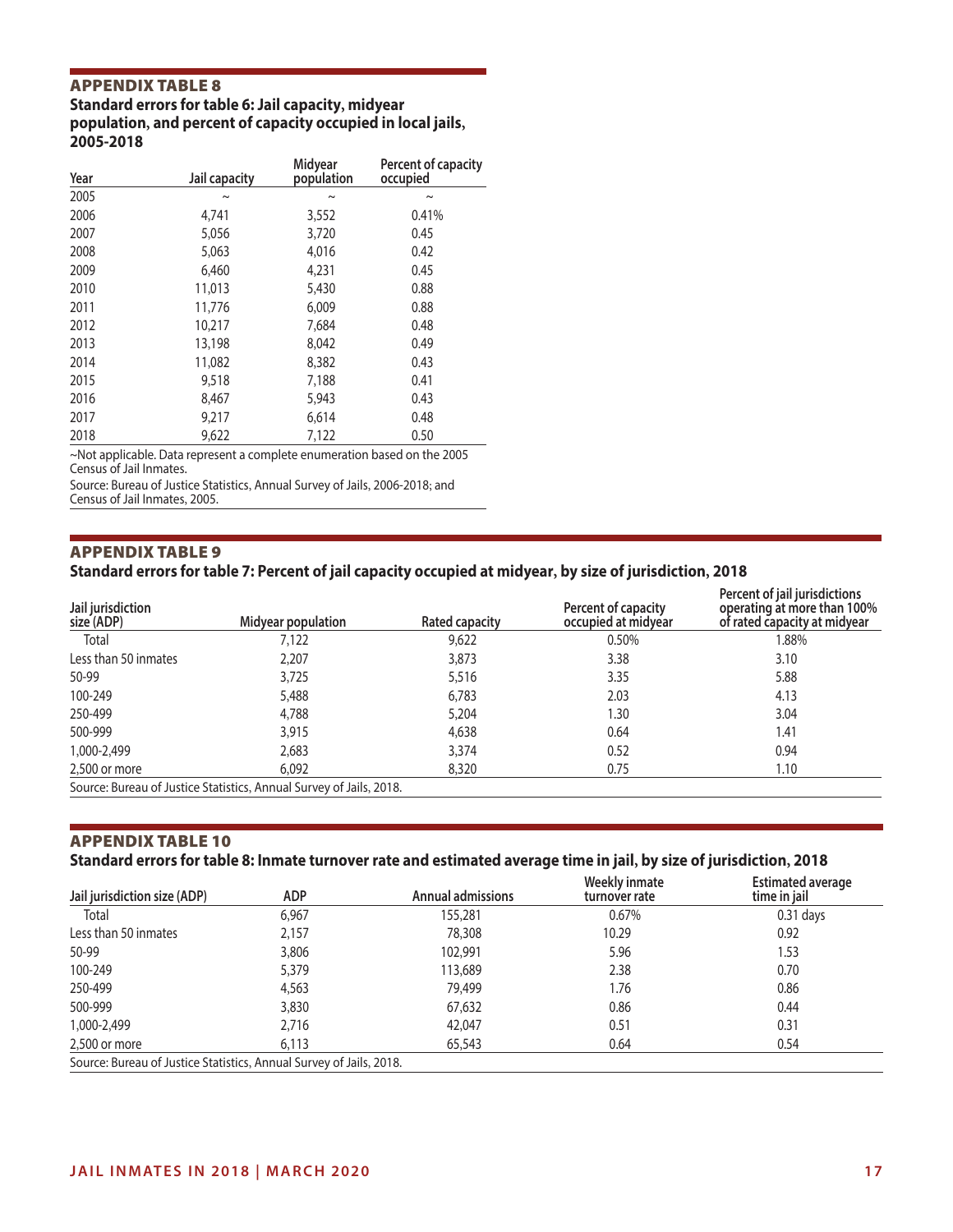#### **Standard errors for table 9: Persons under jail supervision, by confinement status, 2005-2018**

| Year | <b>Total</b>          | Held in jail          | Supervised outside<br>of a jail facility |
|------|-----------------------|-----------------------|------------------------------------------|
| 2005 | $\tilde{\phantom{a}}$ | $\tilde{\phantom{a}}$ | $\tilde{}$                               |
| 2006 | 3,783                 | 3,552                 | 1,151                                    |
| 2007 | 4,041                 | 3,720                 | 1,267                                    |
| 2008 | 4,732                 | 4,016                 | 2,327                                    |
| 2009 | 4,548                 | 4,231                 | 1,535                                    |
| 2010 | 5,897                 | 5,430                 | 1,960                                    |
| 2011 | 6,446                 | 6,009                 | 1,832                                    |
| 2012 | 8,438                 | 7,684                 | 2,418                                    |
| 2013 | 8,692                 | 8,042                 | 2,351                                    |
| 2014 | 9,248                 | 8,382                 | 2,707                                    |
| 2015 | 7,510                 | 7,188                 | 1,548                                    |
| 2016 | 6,543                 | 5,943                 | 1,868                                    |
| 2017 | 7,250                 | 6,614                 | 2,194                                    |
| 2018 | 8,057                 | 7.122                 | 2,859                                    |

~Not applicable. Data represent a complete enumeration based on the 2005 Census of Jail Inmates.

Source: Bureau of Justice Statistics, Annual Survey of Jails, 2006–2018; and Census of Jail Inmates, 2005.

# Appendix Table 12

**Standard errors for table 10: Staff employed in local jails, by sex, 2017 and 2018**

|                                         |       | <b>Number</b> | Percent |        |  |
|-----------------------------------------|-------|---------------|---------|--------|--|
| Job function                            | 2017  | 2018          | 2017    | 2018   |  |
| <b>Total</b>                            | 3,903 | 4,172         | $\sim$  | $\sim$ |  |
| <b>Correctional officers</b>            | 3,408 | 3,629         | 0.33%   | 0.32%  |  |
| Male                                    | 2,142 | 2,225         | 0.29    | 0.28   |  |
| Female                                  | 1,445 | 1,558         | 0.32    | 0.33   |  |
| Inmate-to-correctional<br>officer ratio | 0.06  | 0.07          |         |        |  |
| All other staff                         | 915   | 883           | 0.33%   | 0.32%  |  |
| Male                                    | 534   | 506           | 0.19    | 0.17   |  |
| Female                                  | 498   | 504           | 0.21    | 0.22   |  |
| $\sim$ Not applicable.                  |       |               |         |        |  |

Source: Bureau of Justice Statistics, Annual Survey of Jails, 2017 and 2018.